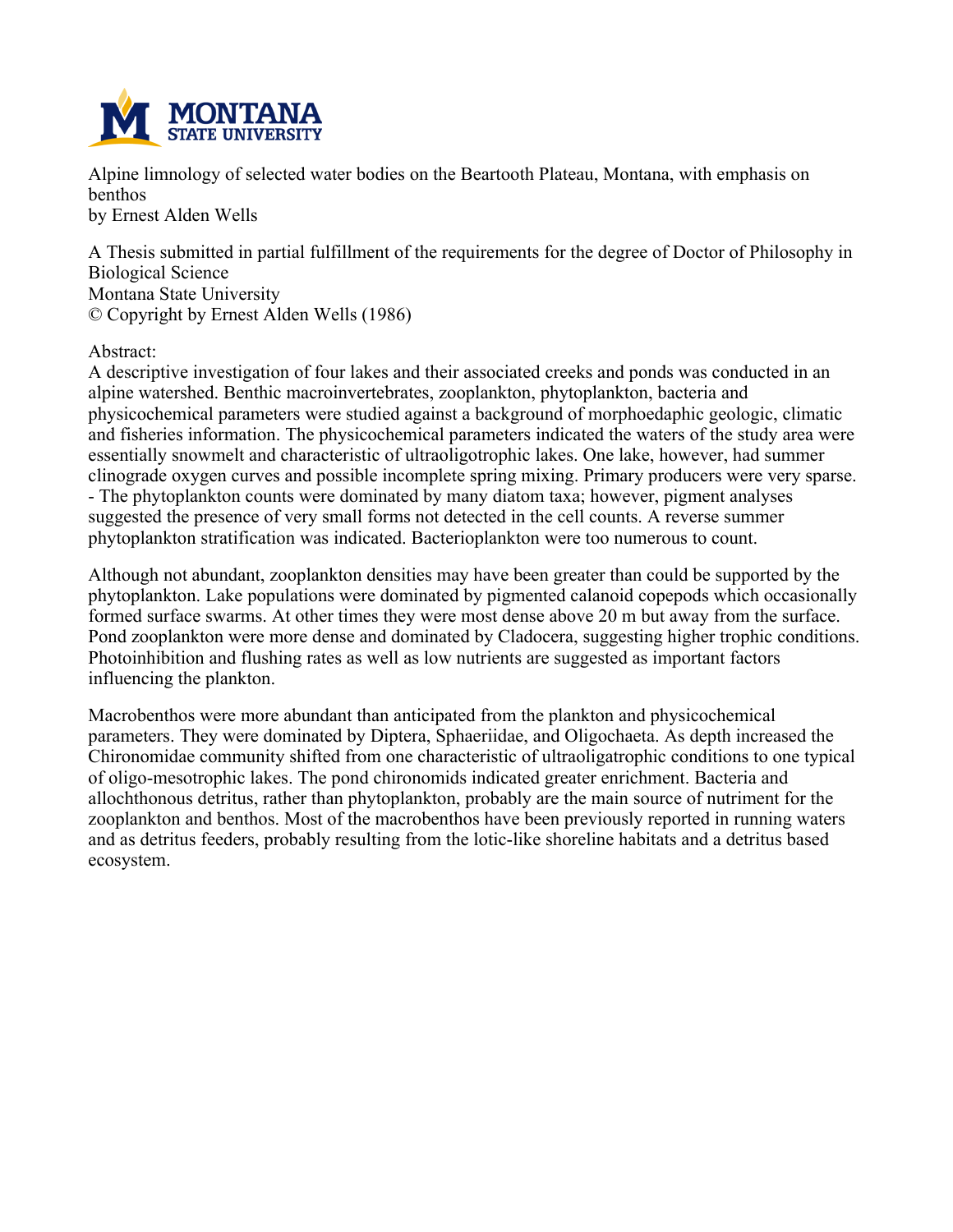# ALPINE LIMNOLOGY OF SELECTED WATER BODIES ON THE BEARTOOTH PLATEAU, MONTANA,

### **WITH EMPHASIS ON BENTHOS**

by

Ernest Alden Wells

### A Thesis submitted in partial fulfillment of the requirements for the degree

of

Doctor of Philosophy

in

**Biological Science** 

MONTANA STATE UNIVERSITY Bozeman, Montana

February 1986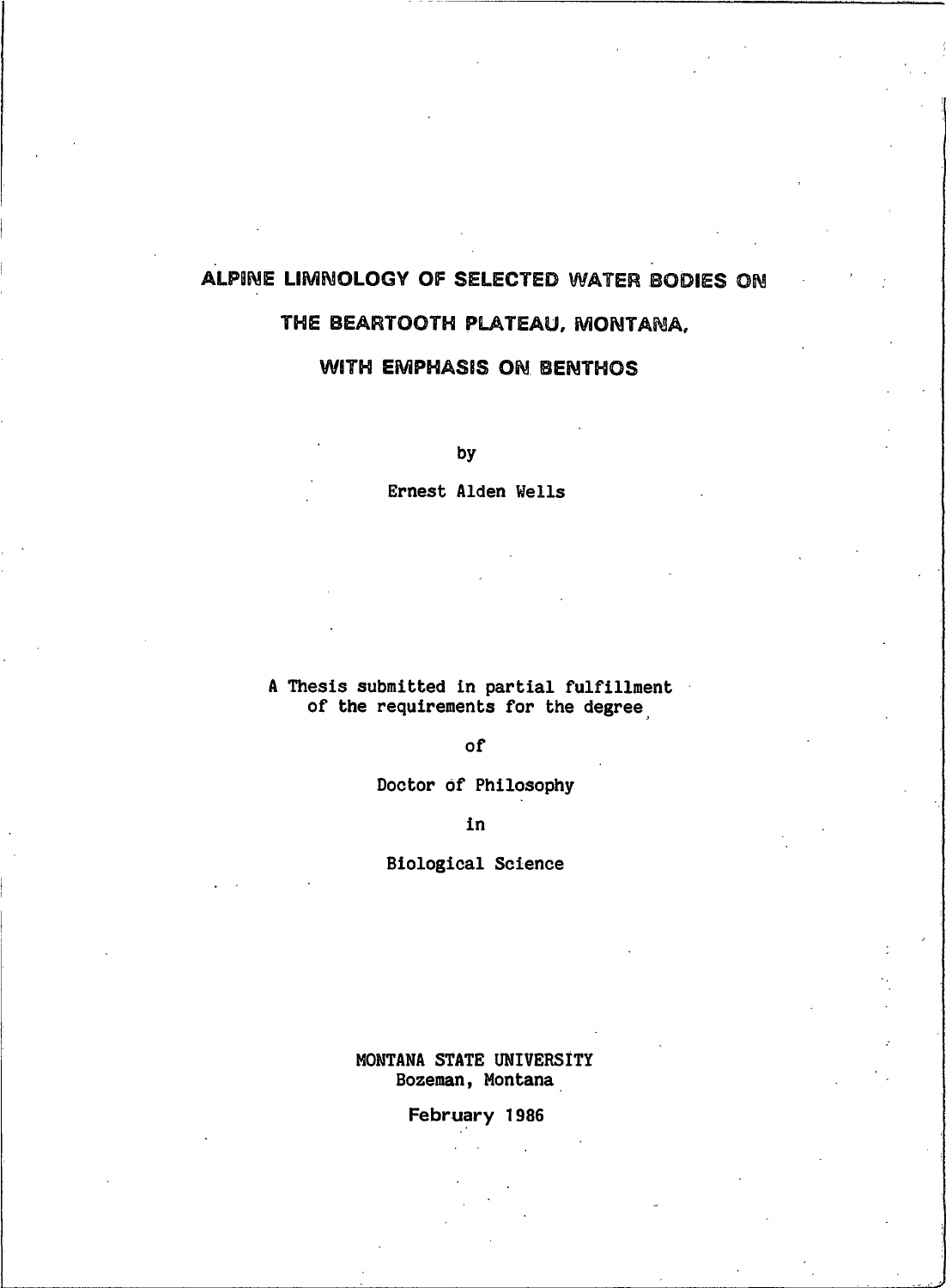

COPYRIGHT

by

Ernest Alden Wells

1986

All Rights Reserved

25% COTTON FIBER E'S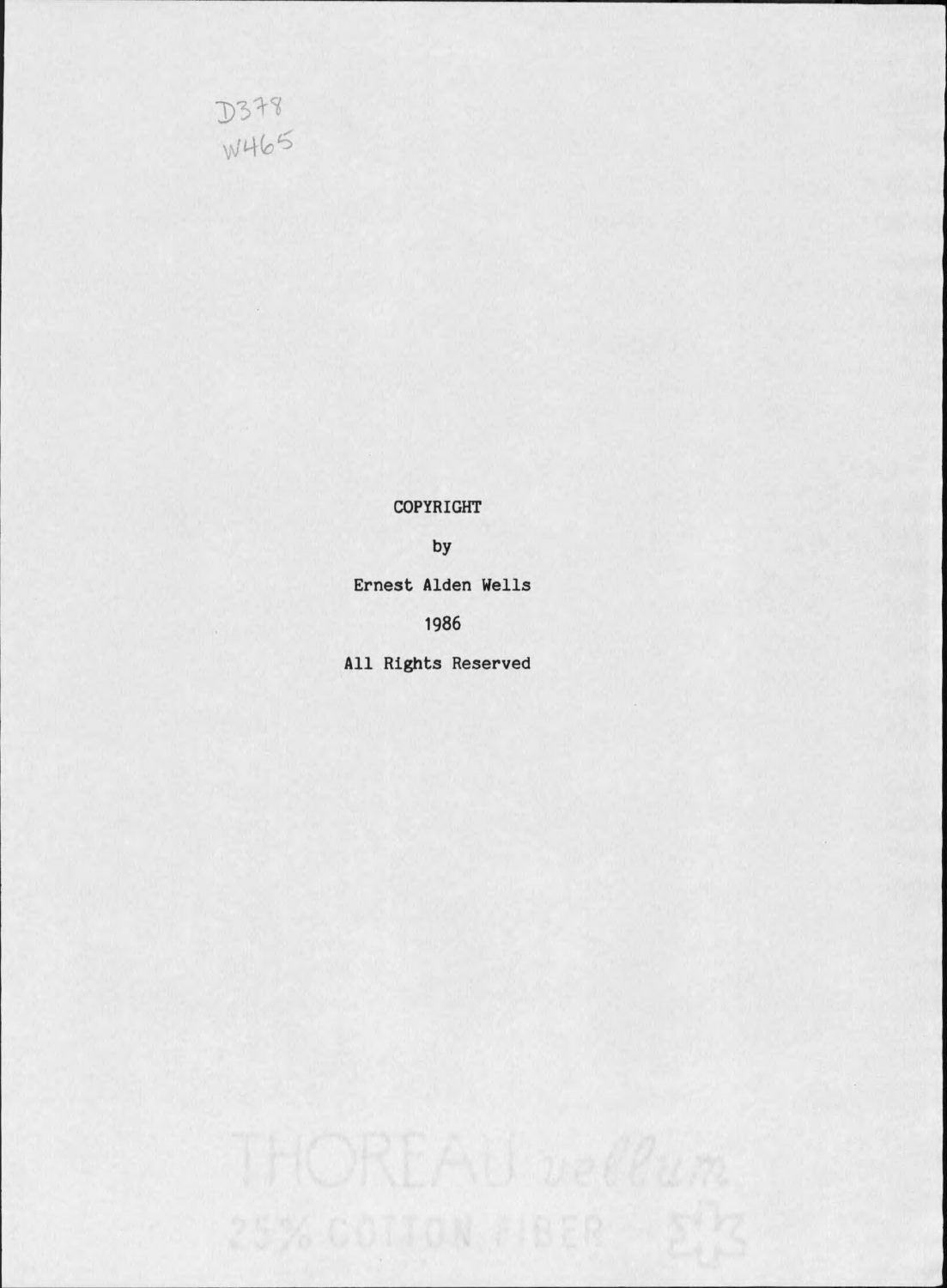### **APPROVAL**

### of a thesis submitted by

#### Ernest Alden Wells

This thesis has been read by members of the thesis committee and has been found to be satisfactory regarding content, English usage, format, citations, bibliographic style, and consistency, and is ready for submission to the College of Graduate Studies.

7 February 1986

Gearge sembeld

Chairperson, Graduate Committee

Approved for the Biology Department 25 February, 1986 Veta J Biological Science Dept.

### Approved for the College of Graduate Studies

May 16,1986 Date

ry *L'Oarsons*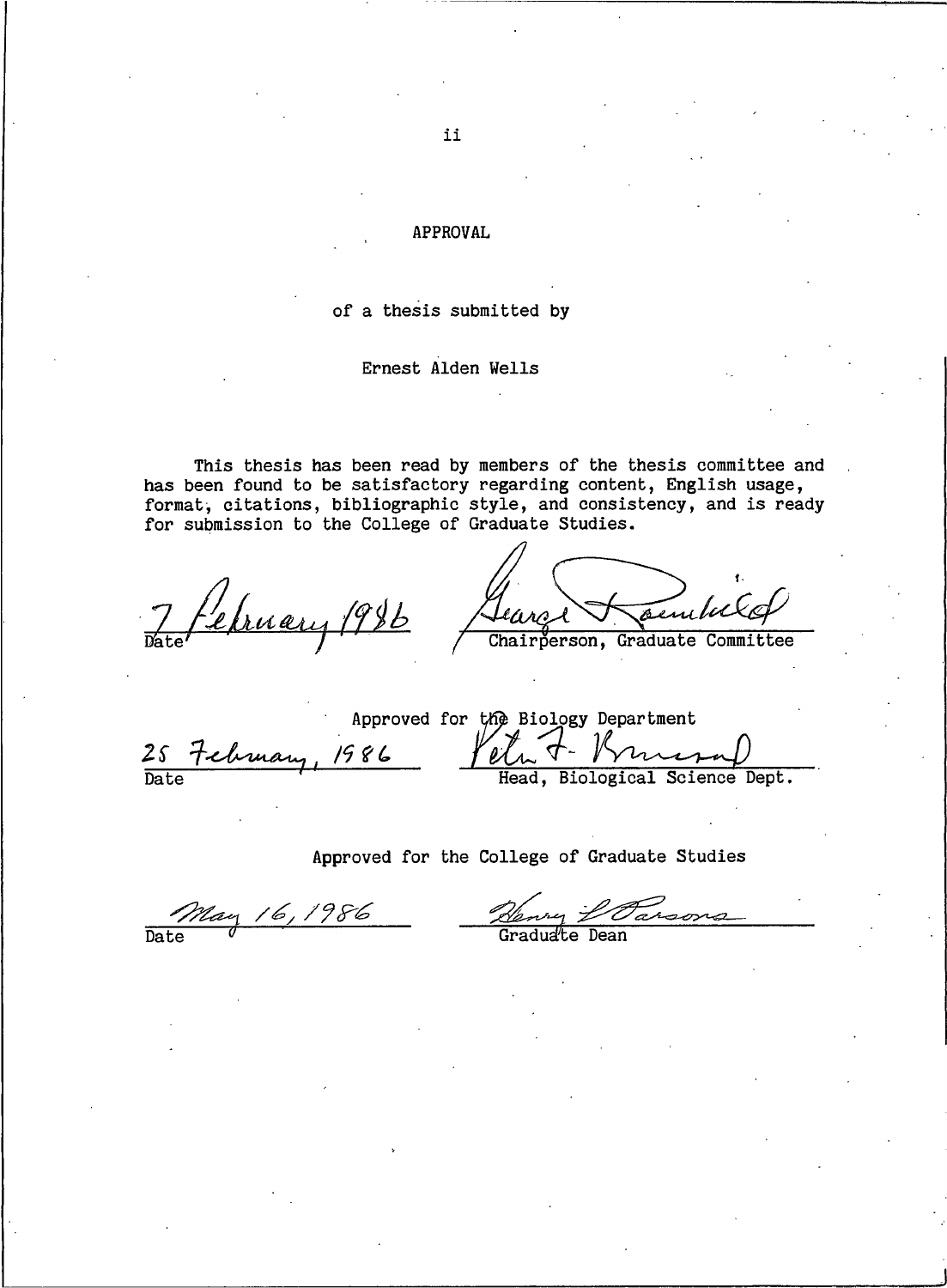### STATEMENT OF PERMISSION TO USE

In presenting this thesis in partial fulfillment of the requirements for a doctoral degree at Montana State University, I agree that the Library shall make it available to borrowers under rules of the Library. I further agree that copying of this thesis is allowable only for scholarly purposes, consistent with "fair use" as prescribed in the U.S. Copyright Law. Requests for extensive copying or reproduction of this thesis should be referred to University Microfilms International, 300 North Zeeb Road, Ann Arbor, Michigan 48106, to whom I have granted "the exclusive right to reproduce and distribute copies of the dissertation in and from microfilm and the right to reproduce and distribute by abstract in any format."

Signature Ernest a. Wells

iii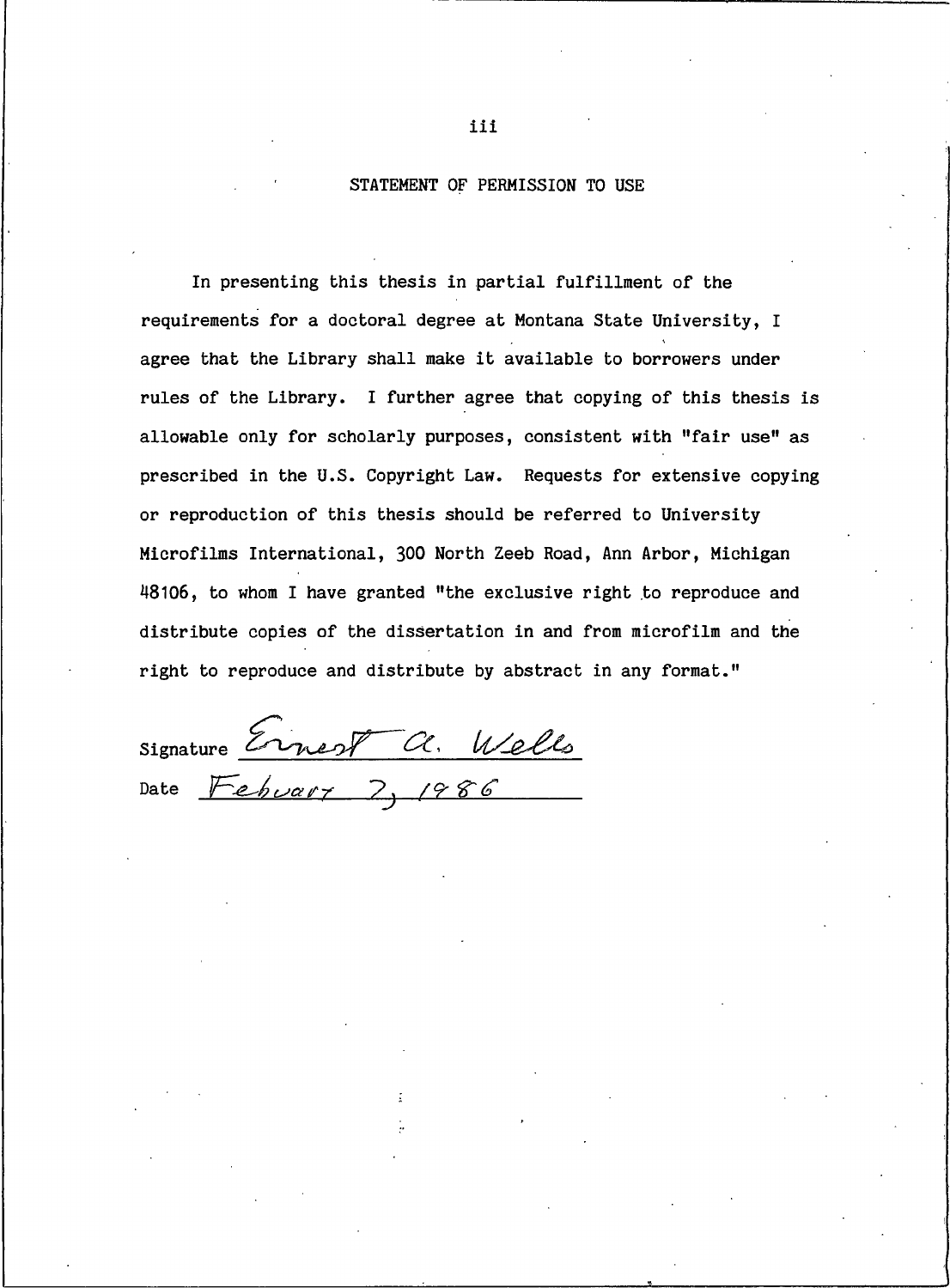I dedicate this work to my wife Susan Binder Wells, whose assistance in the field and laboratory was invaluable, and who endured many years of hardship during the report's preparation, to my daughter Meghan Marie Wells in the first<br>year of her life, and to my parents John B. Wells and Eunice C. Wells, for a lifetime of support and encouragement.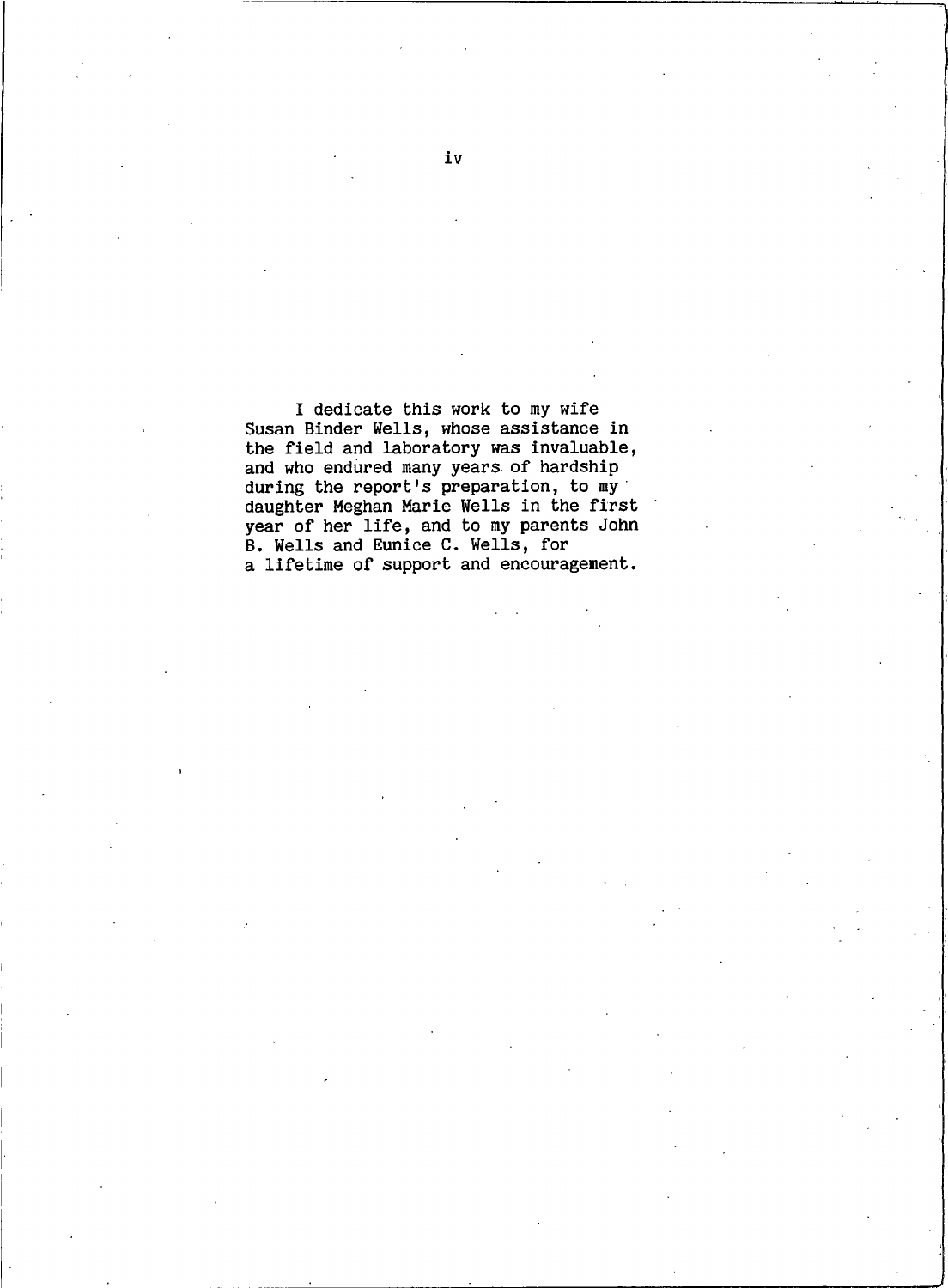#### **ACKNOWLEDGEMENTS**

I wish to thank my graduate advisor Dr. George R. Roemhild who suggested the research topic, made it possible by providing some funding and equipment, and offered suggestions, assistance and guidance through every phase of the project. Also acknowledged are the graduate committee members, Drs. Donald W. Boyd, Calvin M. Kaya, Rav J. White and William R. Gould III for their periodic advice and critical review of the document. The front end advice and stimulating questions of Dr. John C. Wright are appreciated. Dr. Donald Beldon of The University of Denver provided laboratory space and microscopic equipment.

Valuable office space, computer time and much clerical assistance was made available by Mr. George Hovey and Mr. Armando Balloffet of URS Engineers in Denver. I am indebted to URS personnel, including Mr. Gary Oman and Ms. Carol Kaufman who provided computer assistance and Ms. Doneva Watts, Ms. Dolly Miller, Ms. Chris Anderson and Ms. Laureen Gardner who assisted with word processing and preparation of the tables. The word process editing of the final draft by Ms. Shirley Deverell of Information Solutions, Inc. is also appreciated.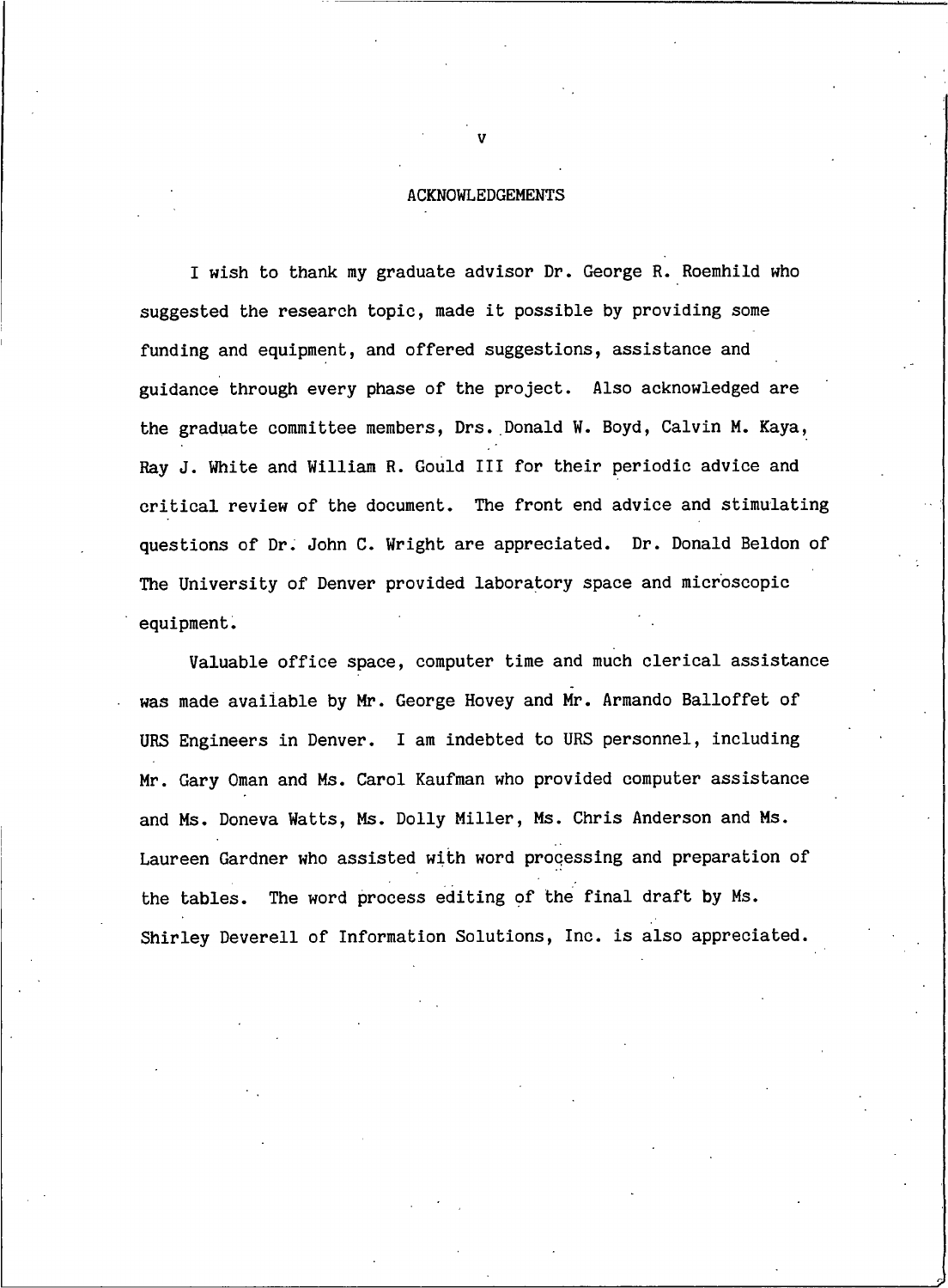### TABLE OF CONTENTS

| 1. |                                                                                        | 1                                     |
|----|----------------------------------------------------------------------------------------|---------------------------------------|
| 2. | STUDY AREA, METHODS AND MATERIALS                                                      | 7                                     |
|    | Location, Access and Morphoedaphic<br>Geologic Description<br>Fish Populations Present | 7<br>$\overline{7}$<br>12<br>14<br>16 |
|    | Physicochemical Parameters<br>Photosynthetic Pigment Methods<br>Algae and Bacteria     | 19<br>19<br>21<br>22<br>24            |
| 3. |                                                                                        |                                       |
|    | Temperature and Stratification<br>Physicochemical Summary                              | 46<br>49<br>50<br>74                  |
|    | Algal Abundance and Composition 75<br>Seasonal Variations and Attached Flora  96       |                                       |
|    | $\Delta \sim 10$<br>Zooplankton Abundance and Distribution 104<br>Calanoid Copepods119 |                                       |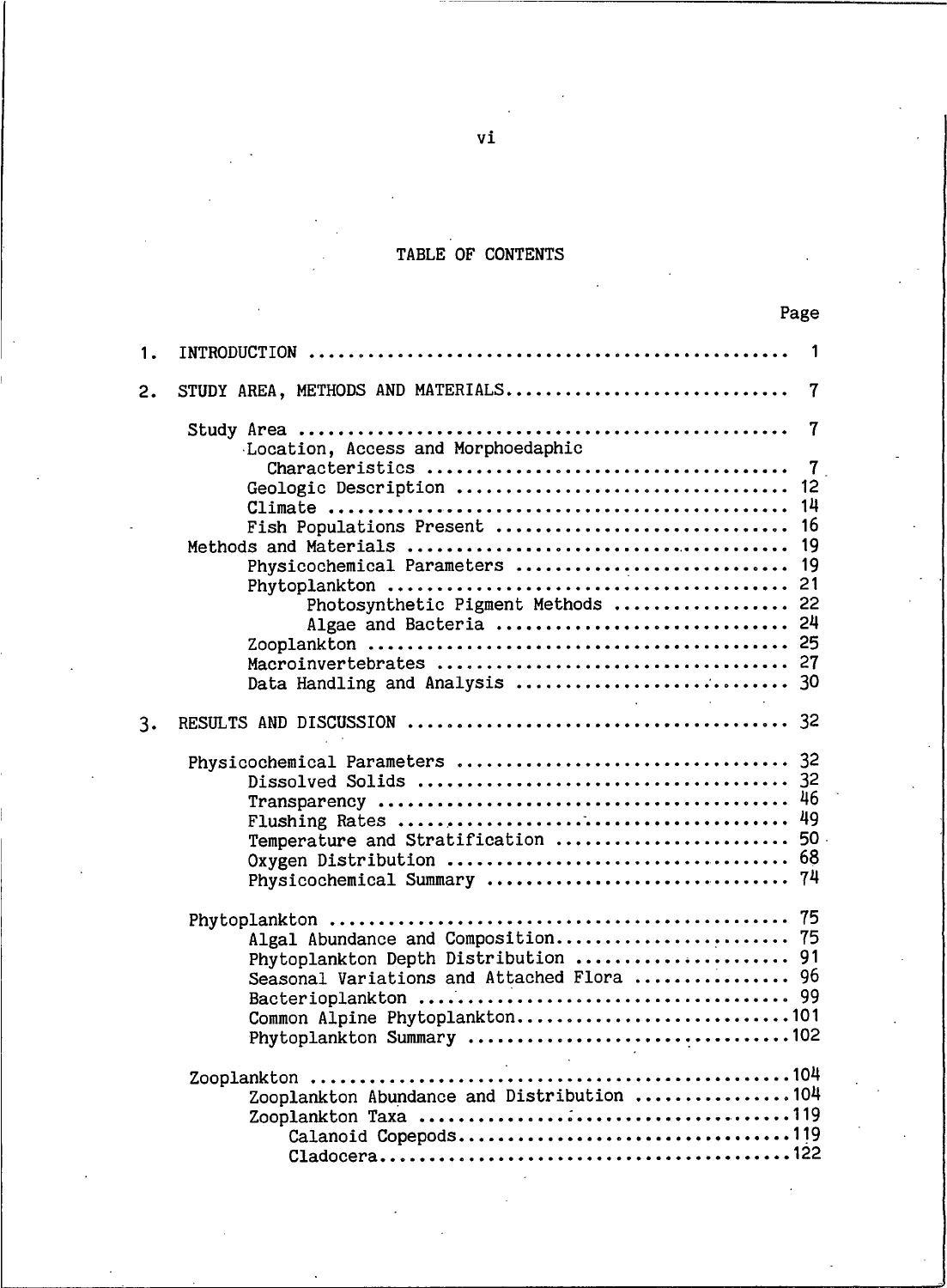## TABLE OF CONTENTS - Continued

| Cyclopoid Copepods126<br>Zooplankton Associations 130<br>Copepod Swarms136<br>Possible Significance of Pigmentation140<br>Pigmented Cladocera145 |  |
|--------------------------------------------------------------------------------------------------------------------------------------------------|--|
|                                                                                                                                                  |  |
| Macroinvertebrate Abundance and Variability161                                                                                                   |  |
|                                                                                                                                                  |  |
| Relative Abundance of Major Macroinvertebrate                                                                                                    |  |
|                                                                                                                                                  |  |
|                                                                                                                                                  |  |
|                                                                                                                                                  |  |
| Numbers of Macroinvertebrate Taxa 199                                                                                                            |  |
| Individual Macroinvertebrate Taxa 222                                                                                                            |  |
|                                                                                                                                                  |  |
|                                                                                                                                                  |  |
|                                                                                                                                                  |  |
| Orthocladiinae 234                                                                                                                               |  |
|                                                                                                                                                  |  |
| Prodiamesinae 245                                                                                                                                |  |
| Non-chironomid Diptera 245                                                                                                                       |  |
|                                                                                                                                                  |  |
|                                                                                                                                                  |  |
|                                                                                                                                                  |  |
| Platyhelminthes 260                                                                                                                              |  |
|                                                                                                                                                  |  |
|                                                                                                                                                  |  |
|                                                                                                                                                  |  |
|                                                                                                                                                  |  |
|                                                                                                                                                  |  |
|                                                                                                                                                  |  |
| Miscellaneous Aquatic and Terrestrial Forms 286                                                                                                  |  |
| Aquatic and Terrestrial Arachnida 290                                                                                                            |  |
|                                                                                                                                                  |  |
|                                                                                                                                                  |  |
| Macroinvertebrate Assemblages 297                                                                                                                |  |
|                                                                                                                                                  |  |
|                                                                                                                                                  |  |

### Page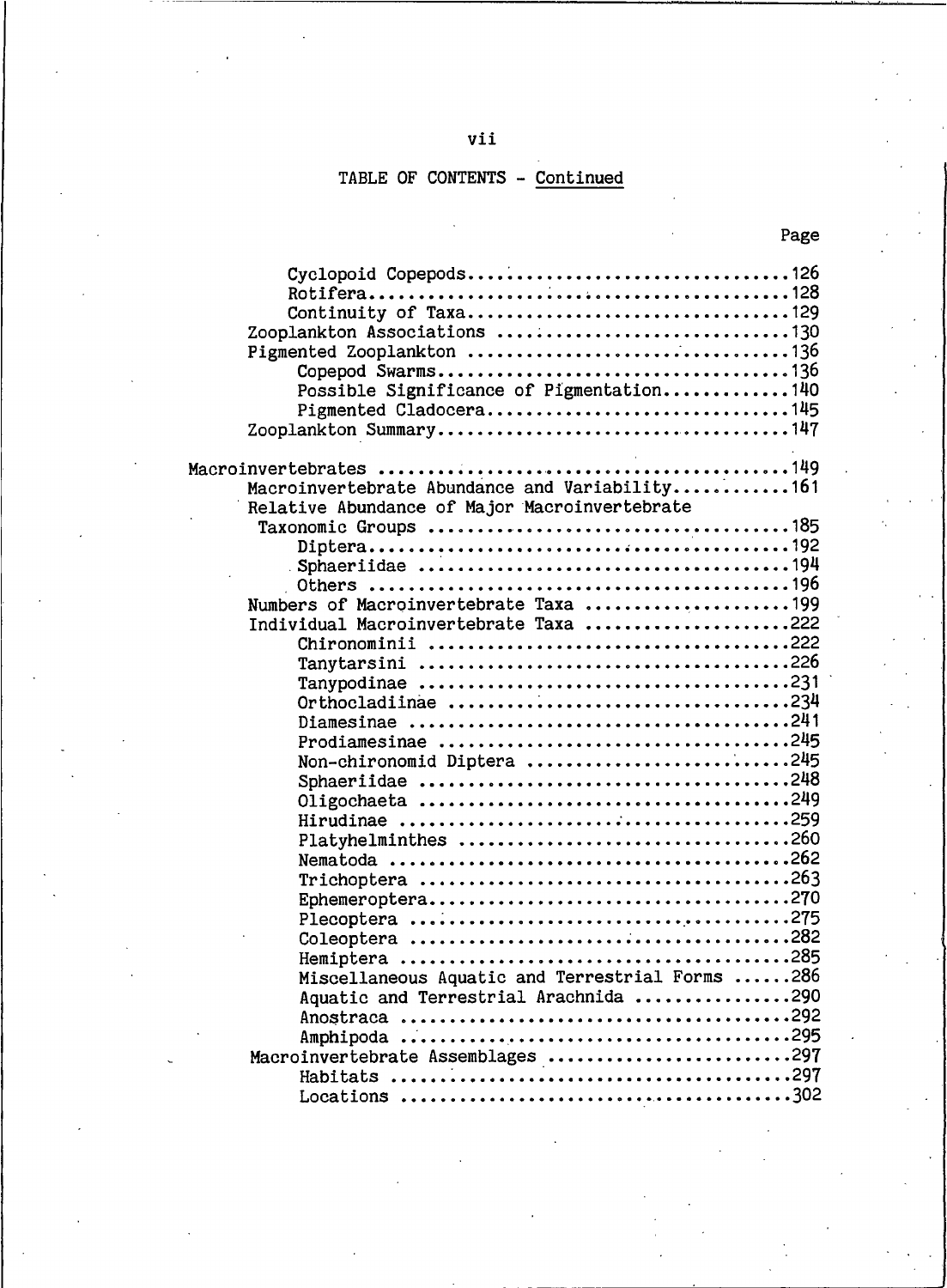### TABLE OF CONTENTS - continued

| <u>and the contract of the contract of the contract of the contract of the contract of the contract of the contract of the contract of the contract of the contract of the contract of the contract of the contract of the contr</u> |  |
|--------------------------------------------------------------------------------------------------------------------------------------------------------------------------------------------------------------------------------------|--|
| Macroinvertebrate Summary311<br>Trophic Considerations 316<br>Some Possible Survival Strategies 344                                                                                                                                  |  |
|                                                                                                                                                                                                                                      |  |
|                                                                                                                                                                                                                                      |  |

### viii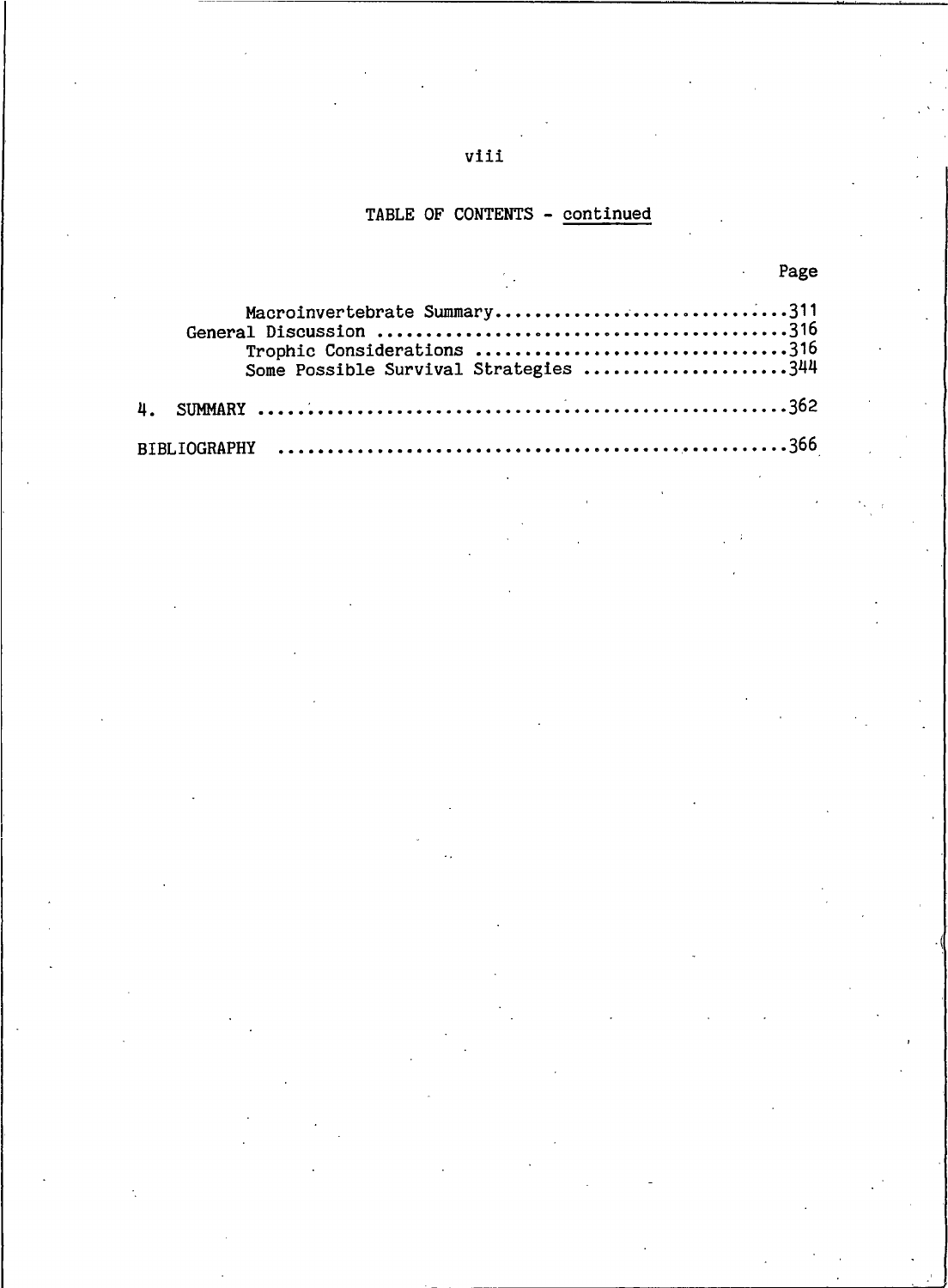### LIST OF TABLES

| Table 1.  | Approximate Morphoedaphic Characteristics of                                                                                                                                                                                                                                                                                                                                       |  |
|-----------|------------------------------------------------------------------------------------------------------------------------------------------------------------------------------------------------------------------------------------------------------------------------------------------------------------------------------------------------------------------------------------|--|
|           | 11                                                                                                                                                                                                                                                                                                                                                                                 |  |
| Table 2.  | Estimated Ice Break-up Dates<br>13                                                                                                                                                                                                                                                                                                                                                 |  |
| Table 3.  | 29<br>Substrate Type Definitions                                                                                                                                                                                                                                                                                                                                                   |  |
| Table 4.  | Temperature, Dissolved Oxygen, Conductivity,                                                                                                                                                                                                                                                                                                                                       |  |
|           | Alkalinity, and pH Profiles of the Beartooth Study<br>33                                                                                                                                                                                                                                                                                                                           |  |
| Table 5.  | Laboratory Measurements of Major Physicochemical                                                                                                                                                                                                                                                                                                                                   |  |
|           | 41<br>Components of Lake Waters                                                                                                                                                                                                                                                                                                                                                    |  |
| Table 6.  | Secci Disc Measurements of the Beartooth Study Area<br>47                                                                                                                                                                                                                                                                                                                          |  |
| Table 7.  | Approximate Dissolved Oxygen Concentrations of                                                                                                                                                                                                                                                                                                                                     |  |
|           | 100% Saturated Water at Two Elevations<br>70                                                                                                                                                                                                                                                                                                                                       |  |
| Table 8.  | Phytoplankton $(\#/\mathfrak{m}^3)$ of Twin Outlets                                                                                                                                                                                                                                                                                                                                |  |
|           | 76                                                                                                                                                                                                                                                                                                                                                                                 |  |
| Table 9.  | Phytoplankton $(\text{Im}/5)$ of Medicine                                                                                                                                                                                                                                                                                                                                          |  |
|           |                                                                                                                                                                                                                                                                                                                                                                                    |  |
| Table 10. | Diatoms in Composite Samples from Lakes in                                                                                                                                                                                                                                                                                                                                         |  |
|           | 80<br>the Beartooth Study Area                                                                                                                                                                                                                                                                                                                                                     |  |
| Table 11. | Photosynthetic Pigments of the Beartooth Lakes<br>83                                                                                                                                                                                                                                                                                                                               |  |
| Table 12. | Alga Taxa Frequently Reported in Previously                                                                                                                                                                                                                                                                                                                                        |  |
|           | Cited High Altitude Literature102                                                                                                                                                                                                                                                                                                                                                  |  |
| Table 13. | Mean Zooplankton Densities $(\frac{\text{#}}{\text{m}})^3$                                                                                                                                                                                                                                                                                                                         |  |
|           |                                                                                                                                                                                                                                                                                                                                                                                    |  |
| Table 14. |                                                                                                                                                                                                                                                                                                                                                                                    |  |
|           |                                                                                                                                                                                                                                                                                                                                                                                    |  |
| Table 15. |                                                                                                                                                                                                                                                                                                                                                                                    |  |
|           |                                                                                                                                                                                                                                                                                                                                                                                    |  |
| Table 16. |                                                                                                                                                                                                                                                                                                                                                                                    |  |
|           | in Fossil Lake and Pond M1 ,111                                                                                                                                                                                                                                                                                                                                                    |  |
| Table 17. | Mean Zooplankton Densities $(\frac{\#}{m}^3)$                                                                                                                                                                                                                                                                                                                                      |  |
|           |                                                                                                                                                                                                                                                                                                                                                                                    |  |
| Table 18. | Total Macroinvertebrate Abundance by                                                                                                                                                                                                                                                                                                                                               |  |
|           |                                                                                                                                                                                                                                                                                                                                                                                    |  |
| Table 19. | Macroinvertebrates Encountered at each Location                                                                                                                                                                                                                                                                                                                                    |  |
|           | and Their Frequencies151                                                                                                                                                                                                                                                                                                                                                           |  |
| Table 20. | Normality of Total Macroinvertebrate Density                                                                                                                                                                                                                                                                                                                                       |  |
|           |                                                                                                                                                                                                                                                                                                                                                                                    |  |
| Table 21. | The Effects (P-values) of Selected Abiotic Variables                                                                                                                                                                                                                                                                                                                               |  |
|           | (Factors and Covariates) on Total Macroinvertebrate                                                                                                                                                                                                                                                                                                                                |  |
|           | Density as Determined by Analysis of Variance and                                                                                                                                                                                                                                                                                                                                  |  |
|           | 166.<br>$P_{\alpha}$ $P_{\alpha}$ $P_{\alpha}$ $P_{\alpha}$ $P_{\alpha}$ $P_{\alpha}$ $P_{\alpha}$ $P_{\alpha}$ $P_{\alpha}$ $P_{\alpha}$ $P_{\alpha}$ $P_{\alpha}$ $P_{\alpha}$ $P_{\alpha}$ $P_{\alpha}$ $P_{\alpha}$ $P_{\alpha}$ $P_{\alpha}$ $P_{\alpha}$ $P_{\alpha}$ $P_{\alpha}$ $P_{\alpha}$ $P_{\alpha}$ $P_{\alpha}$ $P_{\alpha}$ $P_{\alpha}$ $P_{\alpha}$ $P_{\alpha$ |  |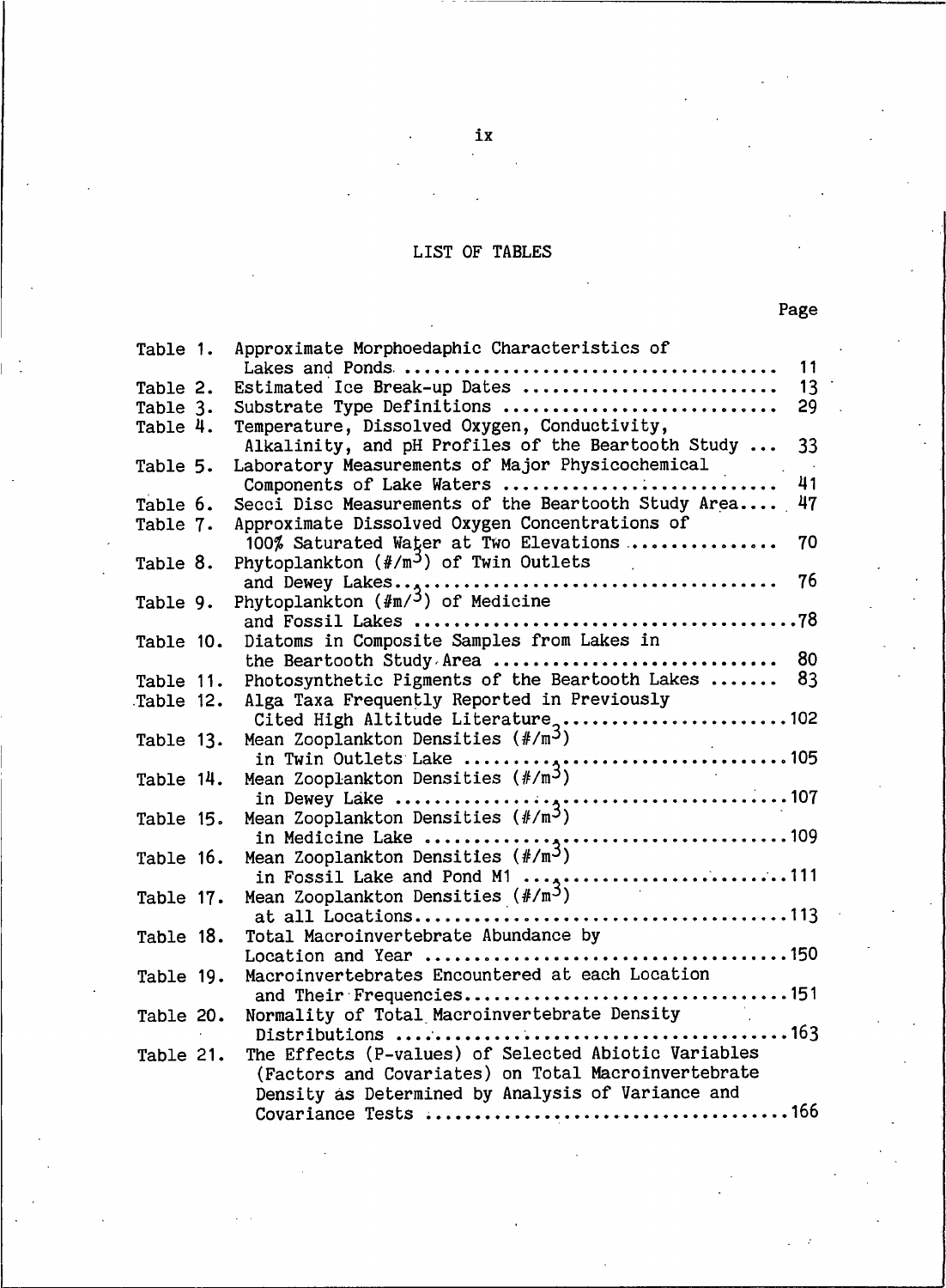# LIST OF TABLES - Continued

| Table 22. | Correlations between Abiotic Variables and<br>Logarithmically Transformed Macroinvertebrate                       |
|-----------|-------------------------------------------------------------------------------------------------------------------|
|           |                                                                                                                   |
| Table 23. | Effects of Significant Abiotic Variables on                                                                       |
|           | Logarithmically Transformed Total Macroinvertebrate<br>Densities as Evaluated by Multiple Linear Regression . 181 |
| Table 24. | Mean Densities (#/m <sup>2</sup> ), Standard Deviations and                                                       |
|           | Relative Abundances (%) of Major Macroinvertebrate                                                                |
|           | Taxonomic Groups Collected in Eckman Samples  186                                                                 |
| Table 25. | Mean Numbers of Macroinvertebrates Collected/Minute,                                                              |
|           | Standard Deviations, and Relative Abundances $(\%)$                                                               |
|           | of Major Taxonomic Groups Collected in Kick Samples 188<br>Table 26. Relative Abundance Ranking of Major          |
|           | Macroinvertebrate Taxonomic Groups  191                                                                           |
| Table 27. | Macroinvertebrates Collected Exclusively (X) or                                                                   |
|           | Mostly (M) from Lotic Habitats  204                                                                               |
| Table 28. | Macroinvertebrates Collected Exclusively (X) or                                                                   |
|           | Mostly (M) from Lentic Habitats  208                                                                              |
| Table 29. | Macroinvertebrates Collected in both Lotic and                                                                    |
| Table 30. | Lentic Beartooth Habitats  213<br>Major Tanytarsini: Mean Densities and Collection                                |
|           |                                                                                                                   |
| Table 31. | Major Tanytarsigi: Depth Distribution of Mean                                                                     |
|           |                                                                                                                   |
| Table 32. | Total Diamesinae of the Beartooth Study Area:                                                                     |
|           | Mean Density, Standard Deviation, and Percent of                                                                  |
|           | Total Macroinvertebrate Density  242                                                                              |
| Table 33. | Rare Occurrences of Non-Chironomid Diptera<br>in Beartooth Plateau Lakes, Ponds, and Creeks  246                  |
| Table 34. | Spiders Collected near Lakes and Ponds of the                                                                     |
|           |                                                                                                                   |
| Table 35. | Relative Collection Frequencies of Macroinvertebrates                                                             |
|           | Common at Depths greater than 2 Meters in Lentic                                                                  |
|           |                                                                                                                   |
| Table 36. | Relative Collection Frequencies of Macroinvertebrates                                                             |
|           | Common at Depths of 2 Meters or less in Lentic<br>Beartooth Locations  299                                        |
| Table 37. | Typical Macroinvertebrate Assemblages at Various                                                                  |
|           | Beartooth Habitats and Possible Functional Groups  300                                                            |
| Table 38. | Depth Trends of Three Chironomidae Groups                                                                         |
|           | in Beartooth Water Bodies  323                                                                                    |
| Table 39. | Summary of Reported Trophic Relationships  326                                                                    |
| Table 40. | Occurrence of Adult or Pupal Macroinvertebrates  350                                                              |

M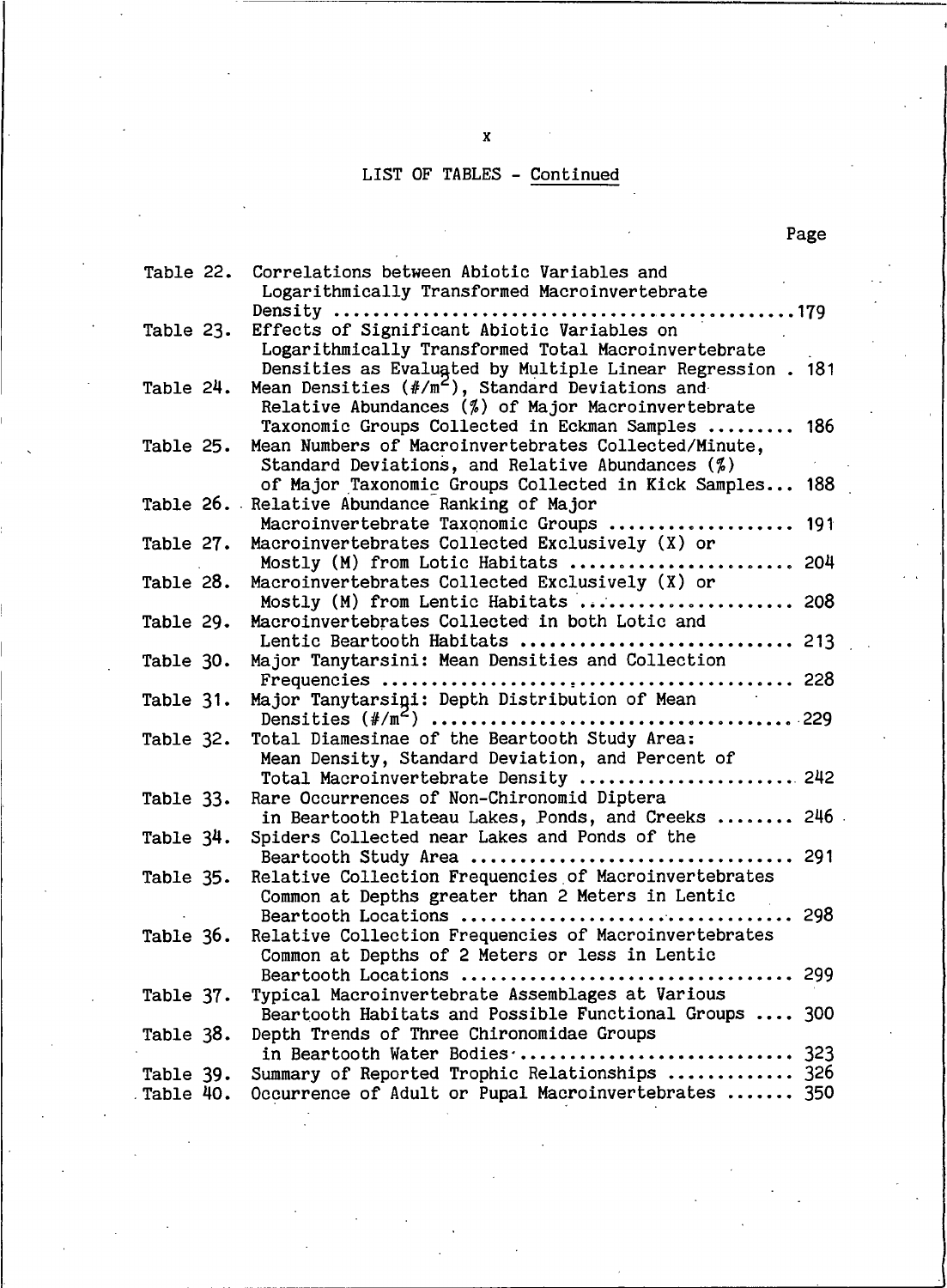### LIST OF FIGURES

|--|--|

| Figure 1. |                                                             |  |
|-----------|-------------------------------------------------------------|--|
| Figure 2. | Composite Aerial Photograph of Beartooth                    |  |
|           |                                                             |  |
| Figure 3. | Twin Outlets Lake Temperature/Depth Profiles 51             |  |
| Figure 4. | Dewey Lake Temperature/Depth Profiles  52                   |  |
| Figure 5. | Medicine Lake Temperature/Depth Profiles  54                |  |
| Figure 6. | Fossil Lake Temperature/Depth Profiles  56                  |  |
| Figure 7. | Twin Outlets Lake Dissolved Oxygen/                         |  |
|           |                                                             |  |
|           | Figure 8. Dewey Lake Dissolved Oxygen/Depth Profiles  58    |  |
|           | Figure 9. Medicine Lake Dissolved Oxygen/Depth Profiles  59 |  |
|           | Figure 10. Fossil Lake Dissolved Oxygen/Depth Profiles  61  |  |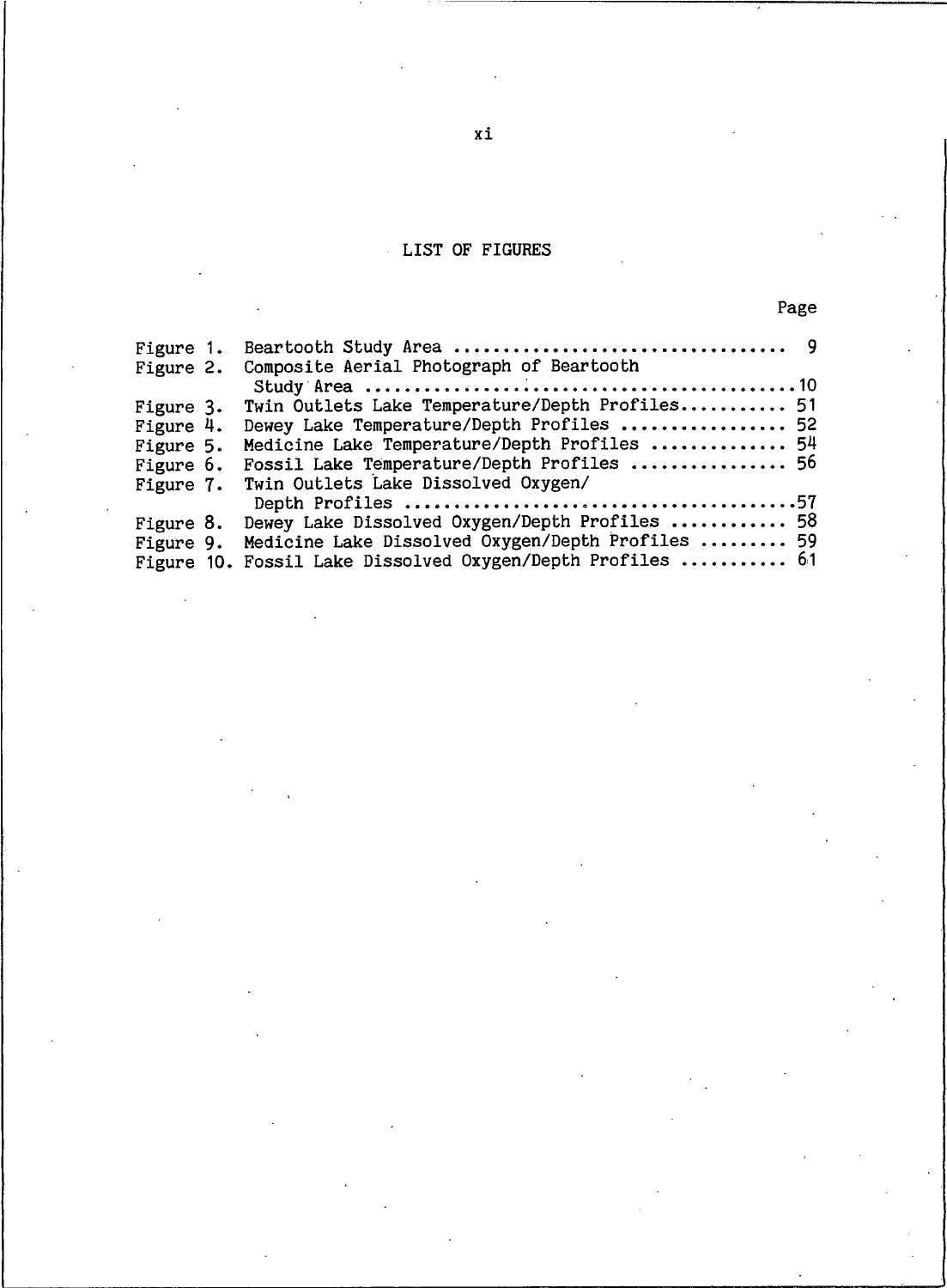#### **ABSTRACT**

A descriptive investigation of four lakes and their associated creeks and ponds was conducted in an alpine watershed. Benthic macroinvertebrates, zooplankton, phytoplankton, bacteria and physicochemical parameters were studied against a background of morphoedaphic geologic, climatic and fisheries information. The physicochemical parameters indicated the waters of the study area were essentially snowmelt and characteristic of ultraoligotrophic lakes. One lake, however, had summer clinograde oxygen curves and possible incomplete spring mixing. Primary producers were very sparse. The phytoplankton counts were dominated by many diatom taxa; however, pigment analyses suggested the presence of very small forms not detected in the cell counts. A reverse summer phytoplankton stratification was indicated. Bacterioplankton were too numerous to count.

Although not abundant, zooplankton densities may have been greater than could be supported by the phytoplankton. Lake populations were dominated by pigmented calanoid copepods which occasionally formed surface swarms. At other times they were most dense above 20 m but away from the surface. Pond zooplankton were more dense and dominated by Cladocera, suggesting higher trophic conditions. Photoinhibition and flushing rates as well as low nutrients are suggested as important factors influencing the plankton.

Macrobenthos were more abundant than anticipated from the plankton and physicochemical parameters. They were dominated by Diptera, Sphaeriidae, and Oligochaeta. As depth increased the Chironomidae community shifted from one characteristic of ultraoligatrophic conditions to one typical of oligo-mesotrophic lakes. The pond chironomids indicated greater enrichment. Bacteria and allochthonous detritus, rather than phytoplankton, probably are the main source of nutriment for the zooplankton and benthos. Most of the macrobenthos have been previously reported in running waters and as detritus feeders, probably resulting from the lotic-like shoreline habitats and a detritus based ecosystem.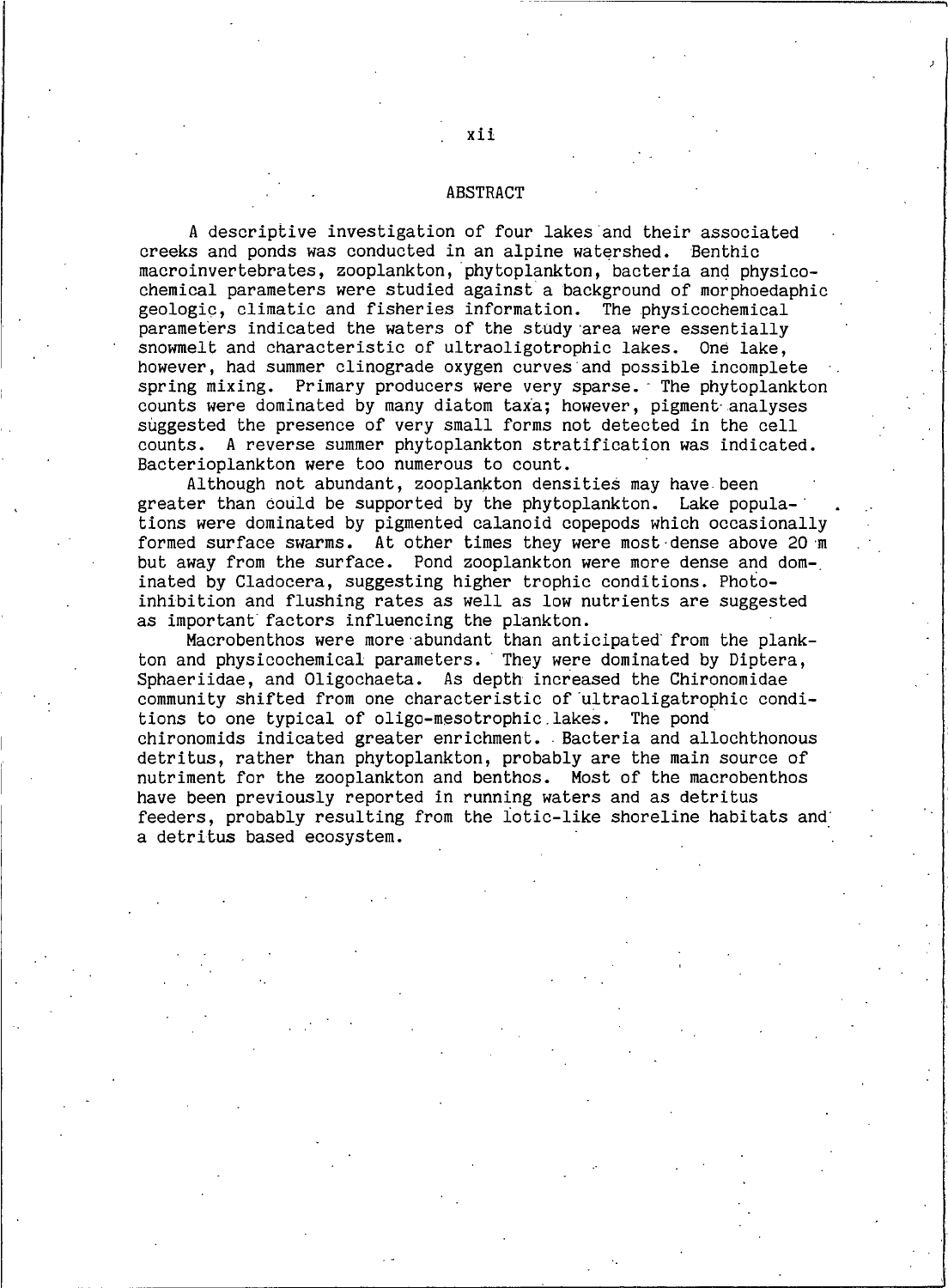#### **CHAPTER 1**

### **INTRODUCTION**

High altitude communities survive some of the harshest conditions known to man. Alpine aquatic communities withstand long dark winters with heavy ice and snow cover and potentially anaerobic bottom conditions. This is followed by a brief open water season with intense solar radiation and rapid warming. To organisms adapted to prolonged winter darkness, summer may constitute a period of thermal and radiation stress. Exceptionally strong runoff undoubtedly flushes many organisms from the systems. In addition, the aquatic biota may endure ice scour, high winds, low nutrients and temperatures, low gas solubility due to low atmospheric pressure, short periods suitable for emergence, and large water level fluctuations.

What organisms exist in alpine water bodies? Do they represent chance introductions from lower elevations which vary from year to year, and from water body to water body, or are the populations and communities fairly consistent? What adaptations account for their resiliencies, and what is their trophic basis? What similarities exist between distant alpine lakes or with arctic and subarctic habitats? Do rare or undescribed taxa inhabit the isolated lakes? These are some of the questions which stimulated the current investigation. At the onset of this study so little was known about alpine lakes that few testable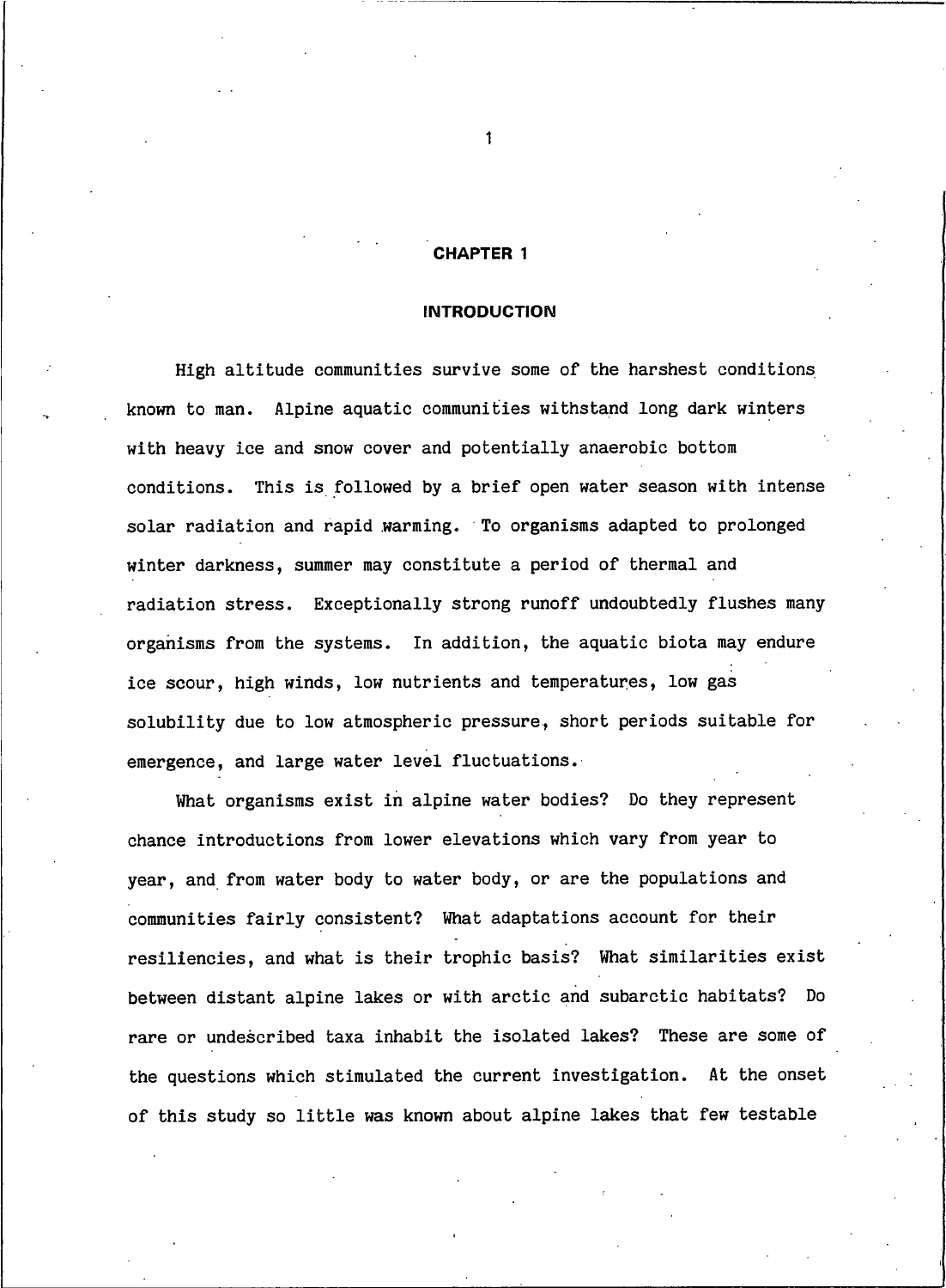hypotheses could be developed, and it was anticipated that more questions than answers would develop during the course of this effort.

After reviewing the alpine limnology literature initially available, I realized that before specific questions concerning the function of alpine equatic ecosystems could be studied in a logical manner more information was needed about alpine aquatic community structure. Consequently, a descriptive investigation of selected water bodies in an alpine watershed was designed. Specifically, I hypothesized that the biota of these water bodies was composed of low densities and only a few taxa, since alpine lakes have been described as being very oligotrophic with low biotic diversity (Bushnell et al. 1982; Pechlaner 1971; Pechlaner et al. 1972a; Pennak 1941, 1958, 1963, 1968, 1977; Richards and Goldman 1976; Rodhe et al. 1966; Thomasson 1952). A secondary objective of this effort was to suggest possible trophic conditions within the water bodies, environmental factors influencing the organisms present, and some of the organisms' survival strategies. The final intent of this effort was to contribute towards a broader view of alpine limnology by comparing the study area with the existing literature. Since less information about alpine macroinvertebrates was encountered in the literature than for other aquatic parameters, they were taken as the focal point of the field investigations.

The inaccessability and difficult working conditions of alpine habitats have undoubtedly limited the number of in-depth alpine limnology studies. Although many papers address alpine water bodies, most are based on few observations and few present detailed or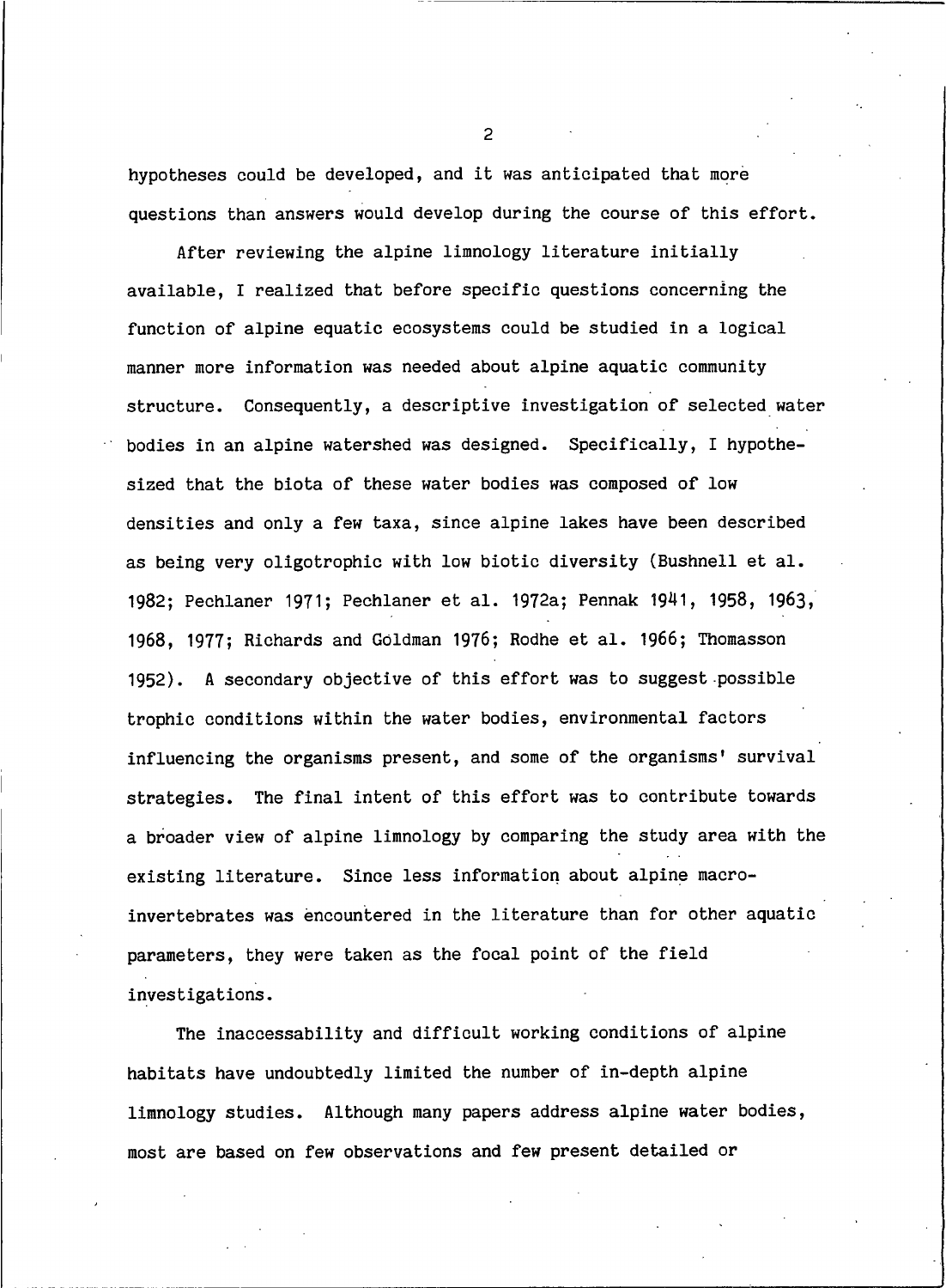long-term results. However, multiple and often conflicting uses of alpine habitats, especially those on public lands, signal the urgent need for alpine lake studies. A justification of paramount importance for alpine limnological research is the need for sound management of alpine lakes based on objectively collected environmental data. The more complete the information on which they are based, the better the decisions are likely to be. Most alpine management plans, including those of the Beartooth Plateau (Marcuson 1980; USFS 1976), have been developed without the benefit of detailed data concerning alpine aquatic habitats.

Other reasons are frequently given for studying alpine water bodies. Conservation oriented individuals and organizations encourage the investigation of alpine lakes in order to learn how to preserve their pristine and natural conditions for aesthetic reasons. Objectives of many alpine lake researchers involve sport fisheries (Anderson 1975, 1980; Donald et al. 1980; Jensen 1978; Lien 1978; Marcuson n.d., 1980; Neave and Bajkov 1929; Nelson 1964; Rabe 1967; Reimers 1958; Reimers et al. 1955; Robertson 1947; Walters 1969; Wrenn 1965; Wurtsbaugh et al. 1975). They investigate why some high altitude stocking programs succeed and others fail, which species survive and reproduce without stunting, what fish density certain lakes will support, and which trout have the lowest impact on the resident biota. For example, Marcuson (1978) was interested in Gammarus as an important alpine fish food on the Beartooth Plateau. He suggested studies of this amphipod as an indicator of appropriate stocking rates and of the feasibility of planting Gammarus in elevated lakes. If alpine habitats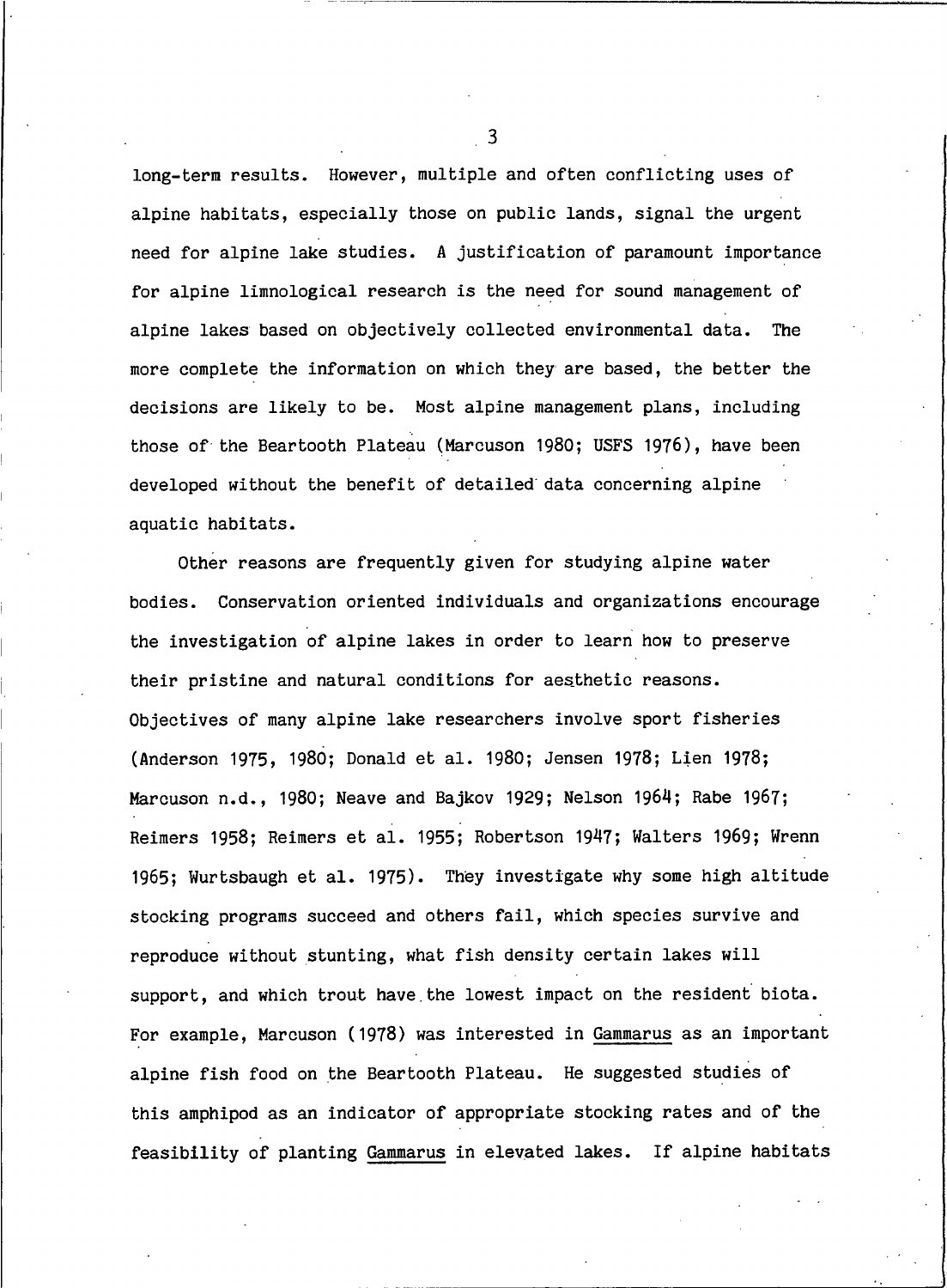are southern extensions or islands of arctic or subarctic ecosystems (Dodds 1917; Falter 1966; Love 1970; Reed and Olive 1958; Thomasson 1956), temperate alpine lakes may be considered ecological models of the more northern and possibly less accessible lakes. Information learned from one system may relate to the other as well.

Some researchers view alpine lakes as unique opportunities to study ecological relationships in undisturbed ecosystems with simplified community structures. These reputedly uncomplicated systems may result from severe but natural environmental conditions, and are often considered ideal for elucidating general principles underlying the function of more complex communities (Anderson n.d.; Dodson 1970, 1974; Rabe and Gaufin 1964; Sprules 1972). However, considering the relative paucity of intensive or long-term alpine lake studies, the number of generalization about the alpine lake in the literature is surprising, and the basic premise of their simplicity warrants examination.

Many alpine lakes may not be as undisturbed by man as commonly thought. The potential sensitivity of alpine lakes to the effects of acid deposition has recently received much discussion (Bradford 1968, 1981; EPA 1984; Galbraith 1984; Grant and Lewis 1982; Harte et al. 1983a, 1983b; Lewis 1982; Lewis and Grant 1979, 1980; Lewis et al. 1983; Mangum 1984; McColl 1980; McColl et al. 1982; Stuart 1984; Tonnessen 1983; Tonnessen and Harte 1980, 1982a, 1982b). Recreational use of alpine areas undoubtedly has an impact on the water bodies. As the size and number of natural lowlands continues to decrease, recreational use of alpine habitats will tend to increase. This

 $\cdot$ 4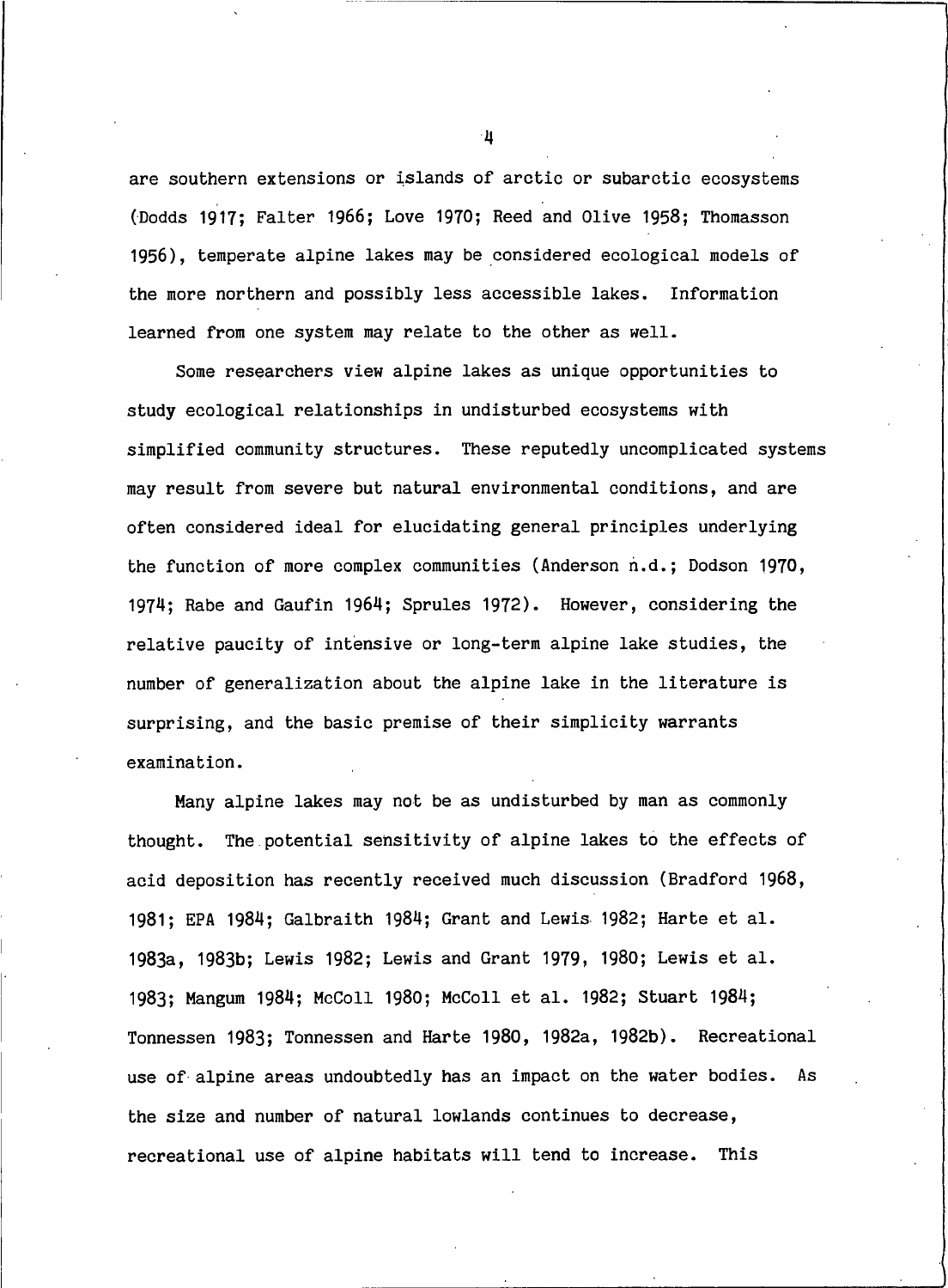activity has been accelerated in the Beartooth mountains by national recognition of the area due to its incorporation into the Wilderness System. Native fish populations have not been reported in Rocky Mountain alpine waters, but it is often difficult to find an alpine water body which has not at some time been stocked. It is likely that the introduction of these exotics has altered the community structure of many alpine lakes.

Mining activities constitute other potential anthropogenic stresses at high altitudes. Although no mining was detected or is currently expected near the lakes of this study, mining has occurred in the Beartooth region since the 1880's, and significant deposits of gold, silver, copper, lead, zinc, tungsten and molybdenum are known for the area (USGS 1978; Wedow 1975). Several exploration parties were encountered during the study, including a hydrogeochemical field team interested in uranium (Aamodt 1977). Proposed or historical Beartooth mining activities include the New World and Independence mining districts, the Horseshoe Mountain area, and the Stillwater drainage where mining and milling of platinum-group metals is anticipated (MTDSL and USFS 1982). Many of these projects include altitudes comparable to the present study.

The impacts of some of these possible actions would be immediate and obvious. The influences of others could be slow and insidious. In fact, man-induced changes may have already occurred in a great many alpine lakes. Some of these changes may never be detected due to a lack of prior knowledge of these unique ecosystems. While high altitude investigations designed to detect specific impacts would be

 $.5$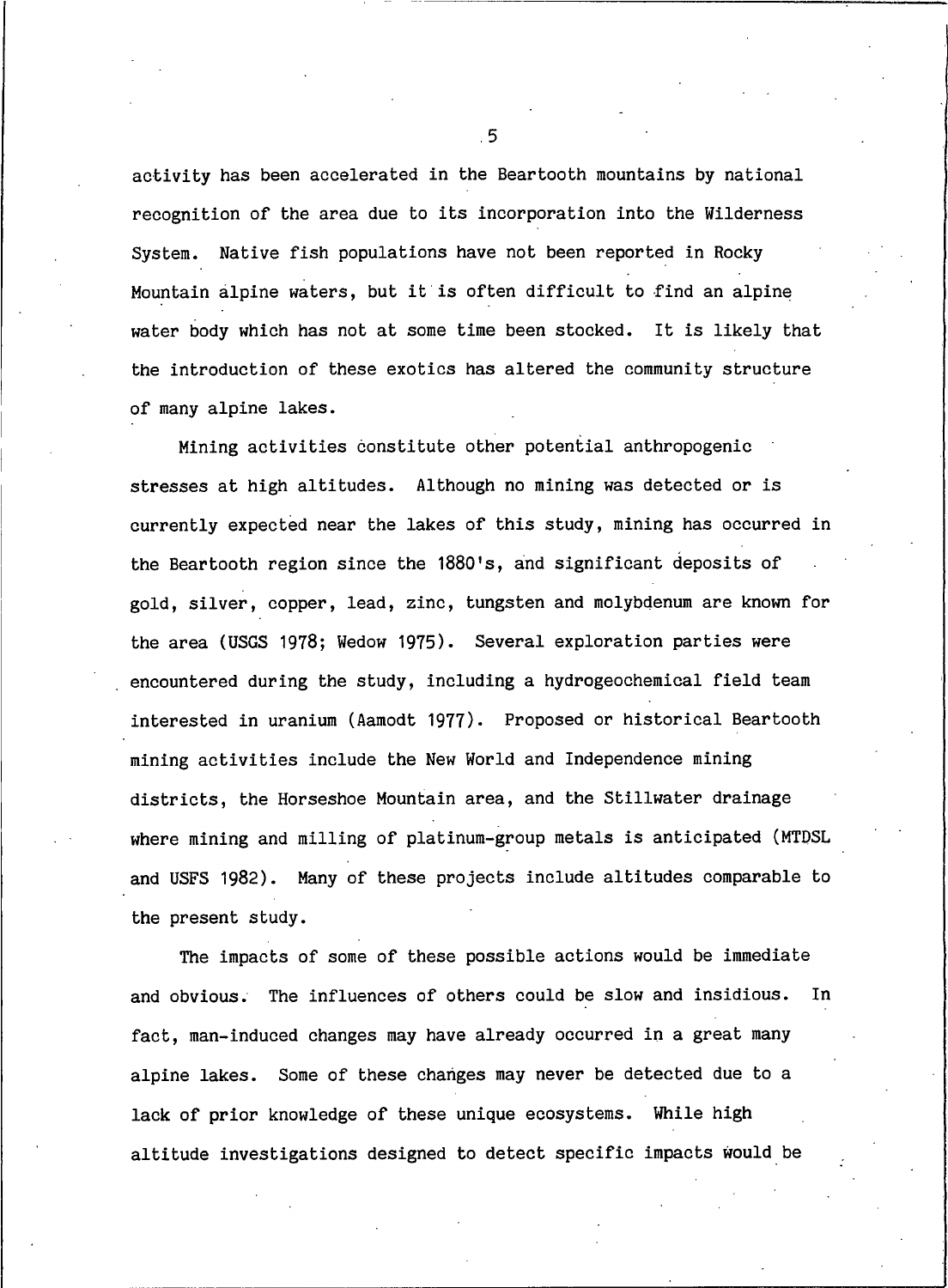very useful, more generalized studies of environmental conditions are needed as a first step. These studies can identify potentially sensitive species or other conditions useful in detecting adverse environmental changes. Baseline data may provide the basis for detecting water quality degradation through alterations in community structure with time at one location. Alternatively, differences between similar alpine lakes may demonstrate different levels or types of influence by man.

Several difficulties with terminology were encountered. Appropriate aquatic criteria for defining alpine lakes and ponds are unknown. Consequently, in this study the term alpine lake has been reserved for water bodies at or above timberline. This conforms to terrestrial definitions and the aquatic usage by Falter (1966), Shantz (1907), Thomasson (1956) and Vinyard (1951). Other alpine definitions were found in the literature (Dodds 1917; Keefer and Pennak 1977; Love 1970; Pennak 1963, 1977; Strom 1938 and others cited by Falter 1966 and Thomasson 1956; Zschokke 1900 cited by Shantz 1907 and Ward 1904) and many investigators did not define the term or did not provide enough information to determine whether the water bodies conformed to this usage. Nonetheless, useful information from many high altitude investigations, whether clearly alpine or not, has been included. Taxonomic names used by some investigators presented additional difficulties. Several are questionable due to nomenclature changes with time or varying abilities of the researchers. Where possible the terminology of the original investigator was preserved.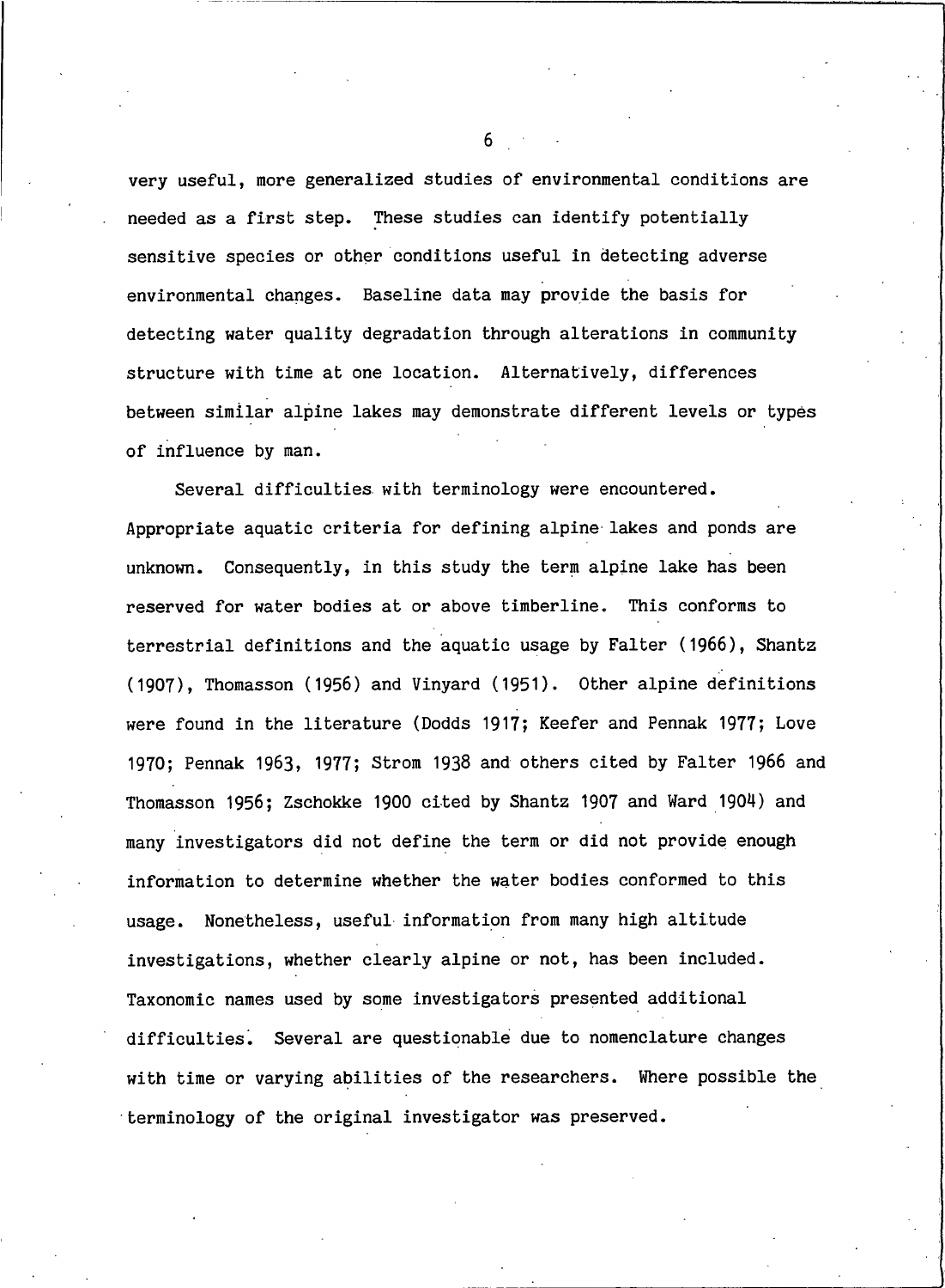#### **CHAPTER 2**

#### STUDY AREA, METHODS, AND MATERIALS

#### **Study Area**

#### Location, Access, and Morphoedaphic Characteristics

The water bodies studied are on the Beartooth Plateau of the Beartooth-Absaroka Wilderness area in the Custer National Forest. Located in Carbon County, Montana, roughly 24 km (15 miles) northeast of Yellowstone National Park, they compose part of the headwaters for the East Rosebud River, a tributary to the Yellowstone River. Access is by backpacking approximately 22.5 km (14 miles) along the East Rosebud/Cooke City Trail (U.S. Forest Service Trails #15 or #567), starting either from near Colter Pass east of Cooke City, Wyoming or from East Rosebud Lake near Alpine, Montana. Approximate elevation gains are 610 m (2,000 ft) for the former and 1,067 m (3,500 ft) for the latter approach. The East Rosebud approach, although steeper, is generally passable earlier in the year than the Cooke City approach. When snow conditions permit, the trail is negotiable by pack animals. However, access often requires use of skis or snowshoes in early July or late September. Paths are not established to the lakes located off the main East Rosebud/Cooke City Trail. The waters of this study, ranging between elevations of  $2,800$  m and  $3,035$  m (roughly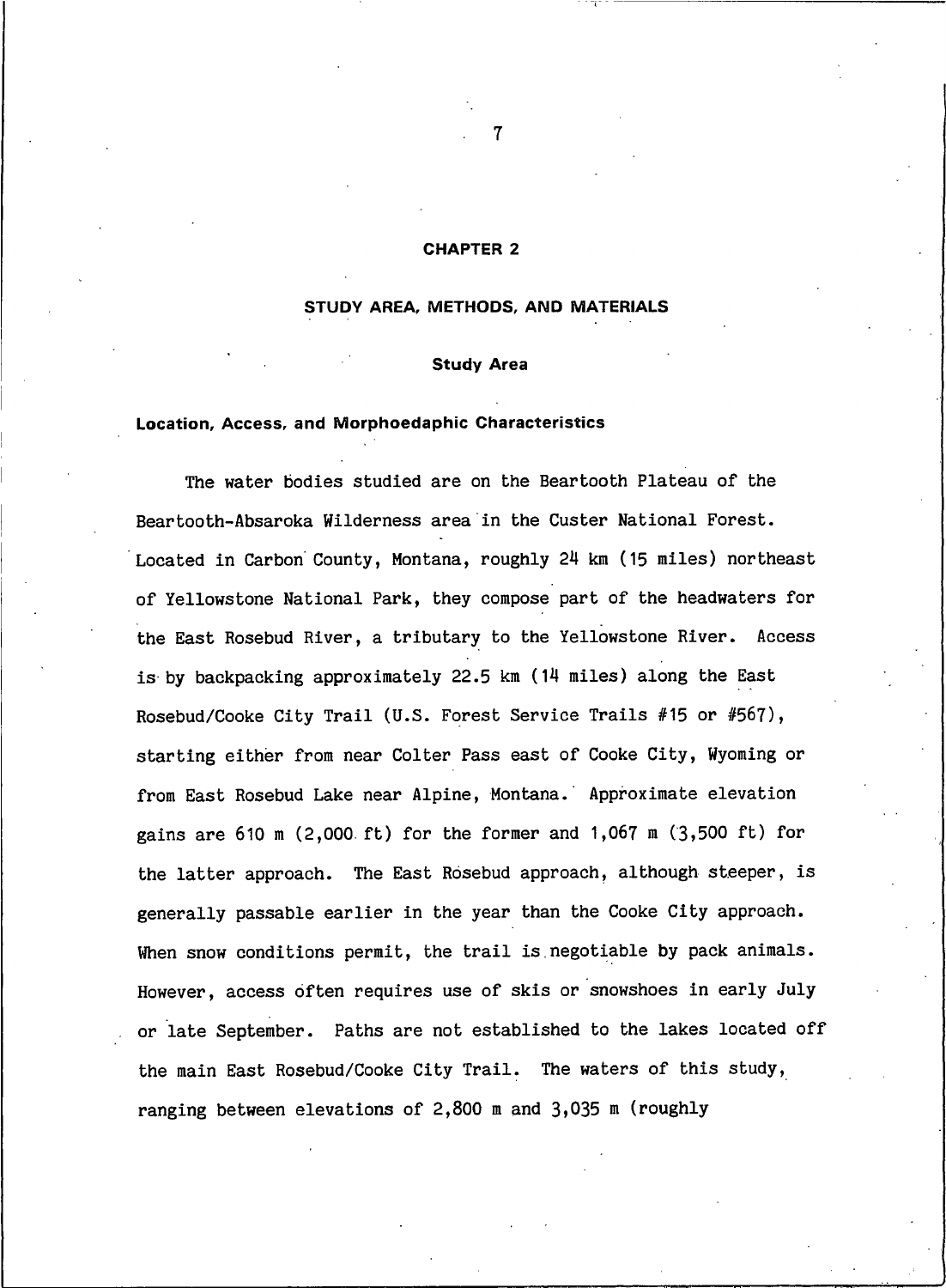9,200-10,000 ft), are shown in Figures 1 and 2. Their morphoedaphic characteristics are presented in Table 1.

Fossil Lake is located on an open, flat plateau area covered with large boulders. It is a few meters from the divide between East Rosebud River and Clark's Fork of the Yellowstone River drainages, and has a relatively large shoreline development (Table 1). Fossil Lake's water source is snowmelt, some rain runoff, and a short, snowfed creek. Medicine Lake is in a steep cirque basin receiving snowmelt, rain runoff, and a short creek which flows from a snowfield area. Boulder fields extend from the cirque walls into the lake. The Medicine Ponds, M1 and M2, are just east of Medicine Lake. They receive rain runoff and snowmelt as their only water source. Dewey Lake and Dewey Pond, D1, are in a large open basin with some very steep walls. Two boulder fields extend into the lake, which receives water from Medicine Outlet Creek and Fossil Outlet Creek. Cairn Lake contributes water to Dewey Lake through Fossil Outlet Creek. Dewey Lake also receives rain runoff, snowmelt, and two creeks from snowfields to the north and southeast. Dewey Outlet Creek and Pond M1 Outlet Creek flow to Twin Outlets Lake, which also receives rain runoff and snowmelt. This lake is in a narrow valley. Very steep walls to the south shade the lake during much of the day. Boulder fields extend into the lake on the south shore. Ponds M2 and D1 have no inlets nor outlet and undoubtedly freeze to the bottom during the winter. Pond M1 has no inlet and the outlet flows only during high water. All water bodies receive snowmelt throughout the ice free months.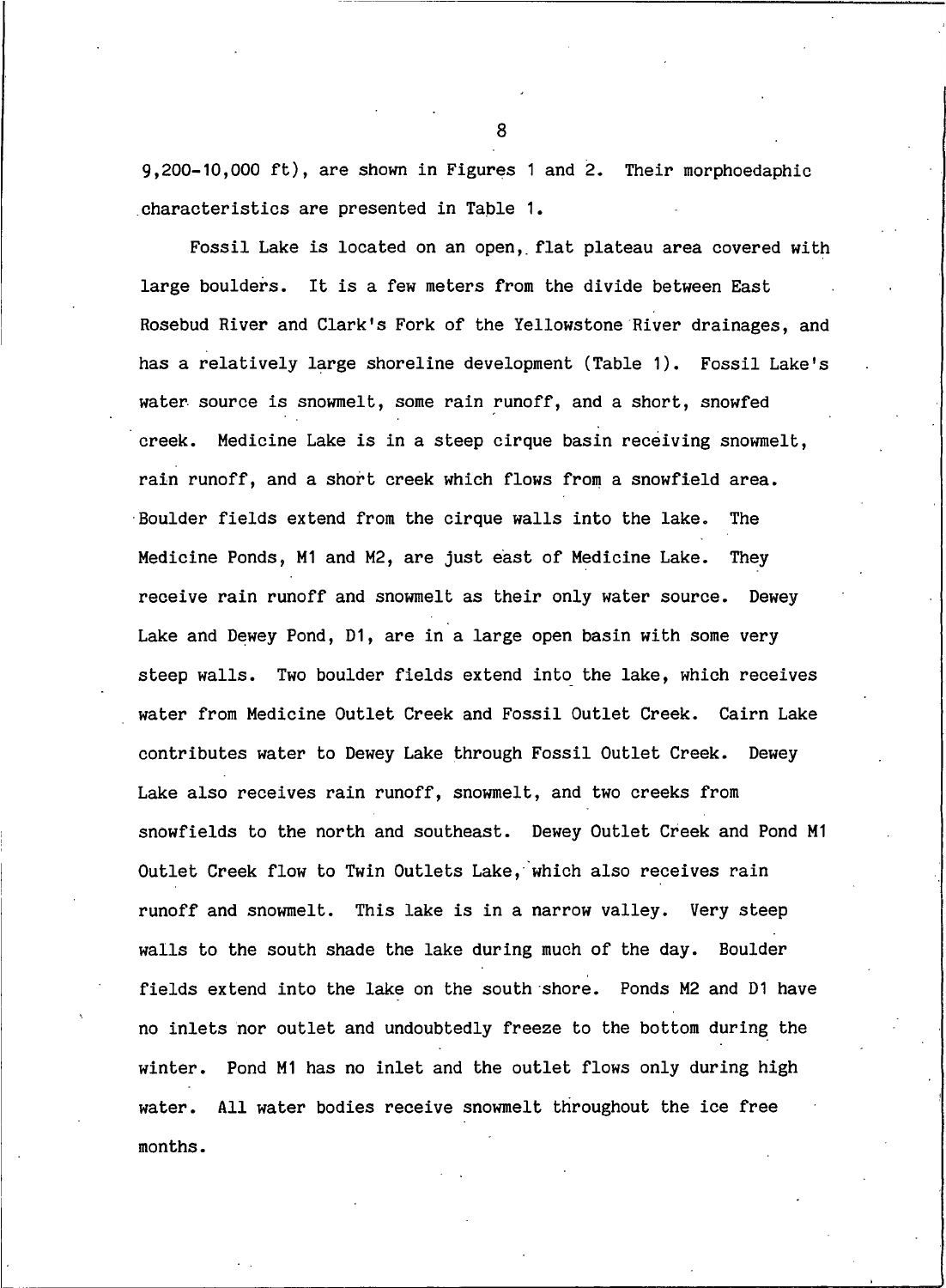

 $\bullet$